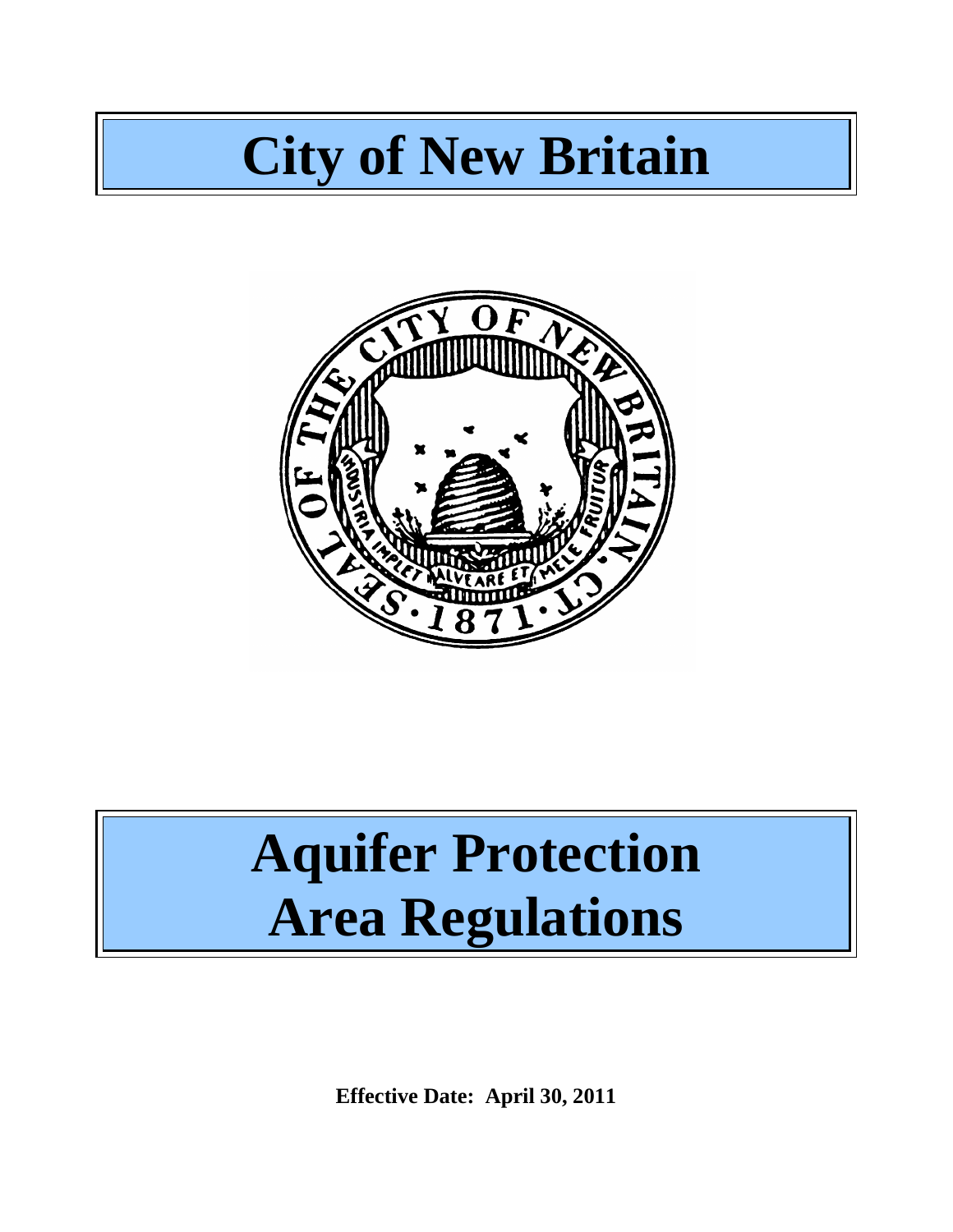## **City of New Britain Aquifer Protection Area Regulations**

Effective Date: **\_\_\_April 30, 2011\_\_\_**

## **TABLE OF CONTENTS**

SECTION PAGE

| $\mathbf{1}$   | Title and Authority                                              | $\overline{2}$ |
|----------------|------------------------------------------------------------------|----------------|
| $\overline{2}$ | Definitions                                                      | 3              |
| 3              | Delineation of Aquifer Protection Area Boundaries                | 9              |
| $\overline{4}$ | Prohibited and Regulated Activities                              | 11             |
| 5              | Activities Regulated by the State                                | 13             |
| 6              | Application for an Exemption from Prohibition or Regulation      | 13             |
| 7              | General Registration, Permit Application and Transfer Procedures | 13             |
| 8              | <b>Registration Requirements</b>                                 | 14             |
| 9              | Permit Requirements                                              | 17             |
| 10             | <b>Public Hearings Regarding Permit Applications</b>             | 20             |
| 11             | Bond and Insurance Relevant to Permit Applicants                 | 21             |
| 12             | <b>Best Management Practices</b>                                 | 21             |
| 13             | Other State, Federal and Local Laws                              | 24             |
| 14             | Enforcement                                                      | 24             |
| 15             | Amendments                                                       | 25             |
| 16             | Appeals                                                          | 26             |
| 17             | <b>Conflict and Severance</b>                                    | 26             |
| 18             | <b>Registration and Permit Application Fees</b>                  | 26             |
| 19             | <b>Effective Date of Regulations</b>                             | 27             |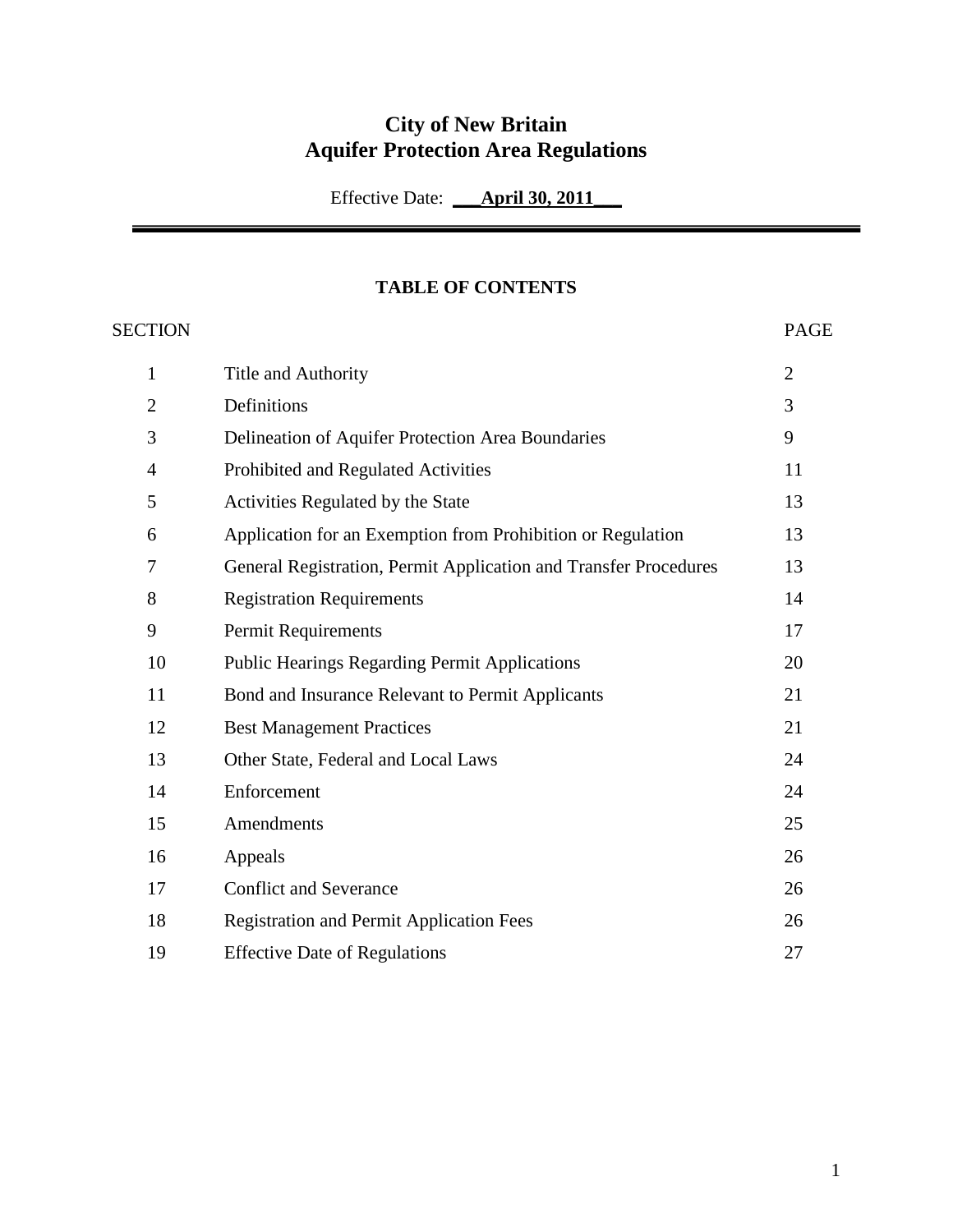## **City of New Britain Aquifer Protection Area Regulations**

## **SECTION 1. Title and Authority**

- (a) Aquifers are an essential natural resource and a major source of public drinking water for the State of Connecticut. Use of groundwater will increase as the population grows and opportunities for new surface water supplies diminish due to the rising cost of land and increasingly intense development. At the same time, numerous drinking water wells have been contaminated by certain land use activities, and others are now threatened. To address this problem, Connecticut has established the Aquifer Protection Area Program (Connecticut General Statutes §22a-354a to §22a-354bb) to identify critical water supply aquifers and to protect them from pollution by managing land use. Protection requires coordinated responsibilities shared by the state, municipality and water companies to ensure a plentiful supply of public drinking water for present and future generations. It is therefore the purpose of these regulations to protect aquifer protection areas within the City of New Britain by making provisions for:
	- (1) implementing regulations consistent with state regulations and An Act Concerning Aquifer Protection Areas, Connecticut General Statutes §22a-354a to §22a-354bb ("the Act");
	- (2) delineating aquifer protection areas on the city zoning maps:
	- (3) regulating land use activity within the aquifer protection area including: prohibiting certain new activities; registering existing regulated activities; and issuing permits for new regulated activities at registered facilities; and
	- (4) administering and enforcing these regulations.
- (b) These regulations shall be known as the Aquifer Protection Area Regulations (the "APA Regulations") of the City of New Britain.
- (c) These regulations were adopted and may be amended, from time to time, in accordance with the provisions of §22a-354p of An Act Concerning Aquifer Protection Areas, the Connecticut General Statutes §22a-354a to §22a-354bb and the Regulations of Connecticut State Agencies §22a-354i-1 through §22a-354i-10.
- (d) The Conservation Commission of the City of New Britain is established as the Aquifer Protection Agency (the "Agency") in accordance with the "Ordinance for the Establishment of an Aquifer Protection Agency," (the "APA Ordinance") effective October 13, 2010 by resolution #31139, and shall implement the purposes and provisions of the APA Ordinance and the Act.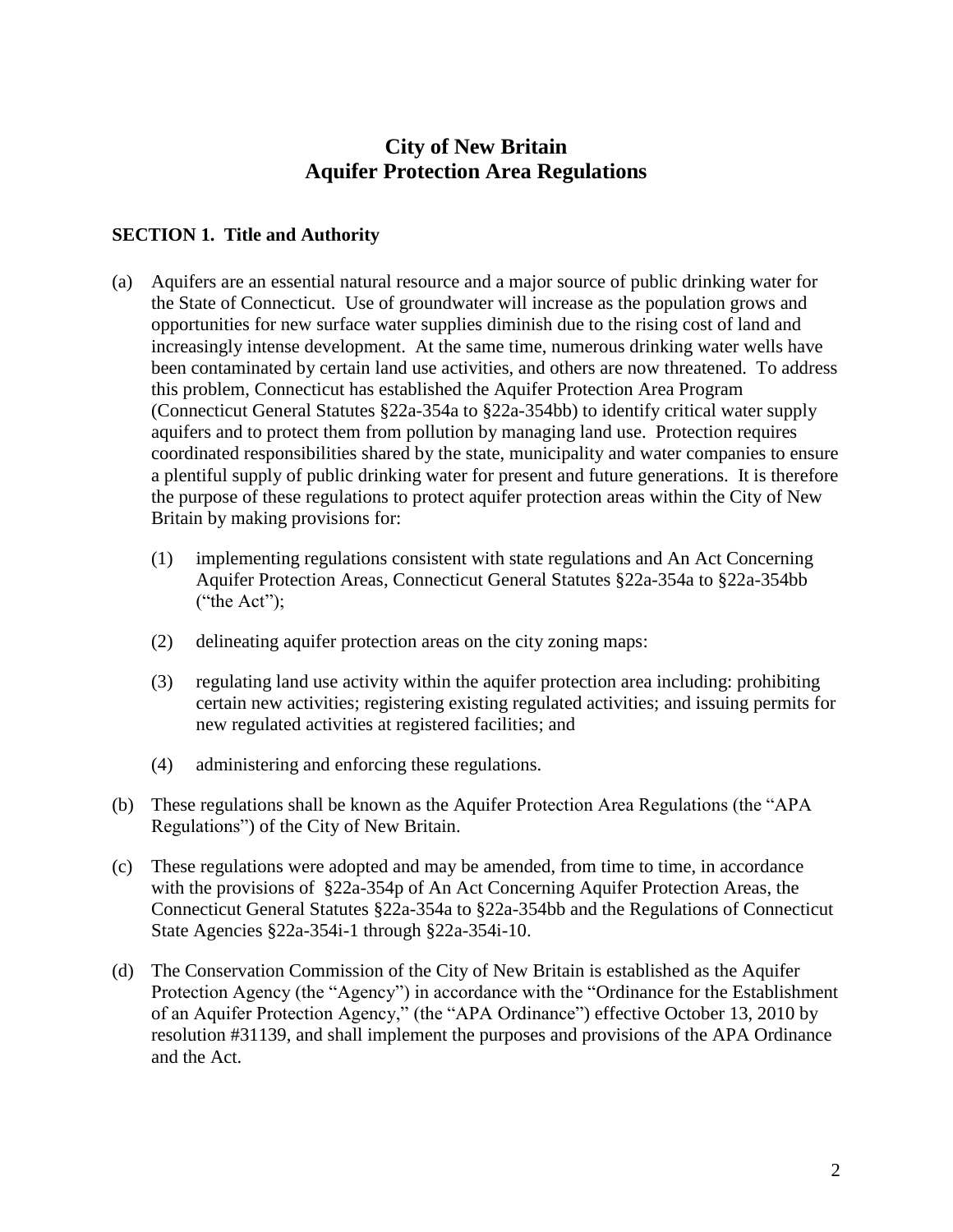- (e) The Agency shall administer all provisions of the Act and shall approve or deny registrations, issue permits, issue permits with terms, conditions, limitations or modifications, or deny permits for all regulated activities in aquifer protection areas in the City of New Britain pursuant to the Act.
- (f) The staff of the Conservation Commission in the Department of Economic Development, shall serve as staff to the agency for the purposes of administrative duties in dispensing and receiving permit and registration applications, mailings, publication of legal notices, preparation of agendas and meeting and hearing minutes, etc and other such appropriate duties.

## **SECTION 2. Definitions**

- (a) As used in these regulations, the following definitions apply:
	- (1) "Affected water company" means "affected water company" as defined in §22a-354h of the Connecticut General Statutes;
	- (2) "Agency" means the board or commission authorized by the municipality under §22a-354o of the Connecticut General Statutes;
	- (3) "Agriculture" means "agriculture" as defined in the  $\S1-1(q)$  of the Connecticut General Statutes;
	- (4) "Applicant" means, as appropriate in context, a person who applies for an exemption under §22a-354i-6 of the Regulations of Connecticut State Agencies, a permit under §22a-354i-8 of the Regulations of Connecticut State Agencies or a permit under Section 9 of the APA Regulations;
	- (5) "Application" means, as appropriate in context, an application for an exemption under §22a-354i-6 of the Regulations of Connecticut State Agencies, an application for a permit under §22a-354i-8 of the Regulations of Connecticut State Agencies or an application for a permit under Section 9 of the APA Regulations;
	- (6) "Aquifer protection area" means "aquifer protection area" as defined in §22a-354h of the Connecticut General Statutes and any extension of such area approved by the Commissioner pursuant to §22a-354i-4 of the Regulations of Connecticut State Agencies;
	- (7) "Area of contribution" means "area of contribution" as defined in §22a-354h of the Connecticut General Statutes and as mapped in accordance with §22a-354b-1 of the Regulations of Connecticut State Agencies;
	- (8) "Bulk storage facility" means property where oil or petroleum liquids are received by tank vessel, pipeline, railroad car or tank vehicle for the purpose of storage for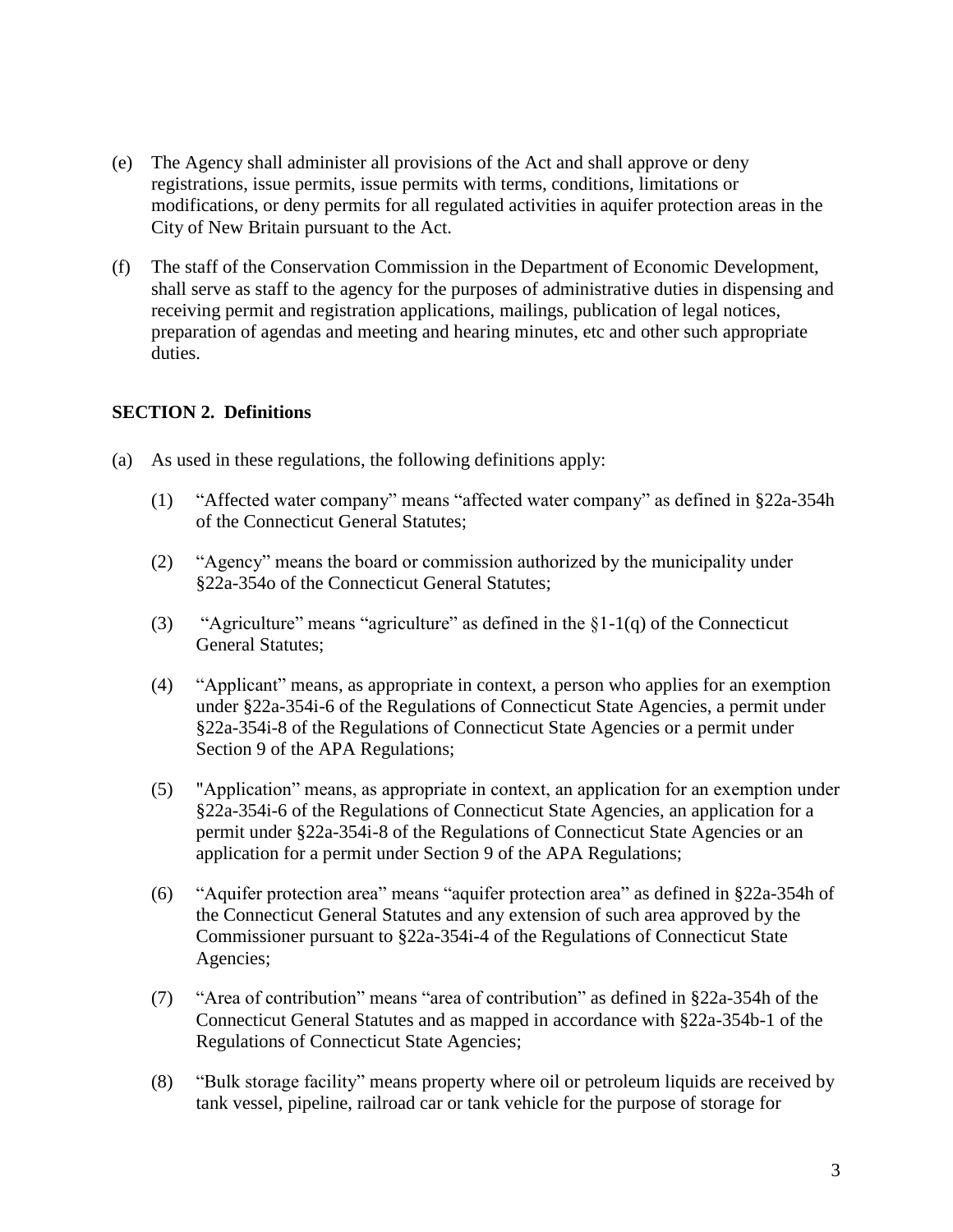wholesale distribution;

- (9) "Certified Hazardous Materials Manager" means a hazardous materials manager certified by the Institute of Hazardous Materials Management and who is qualified by reason of relevant specialized training and relevant specialized experience to conduct audits of regulated activities to ensure compliance with applicable laws and identify appropriate pollution prevention practices for such activities;
- (10) "Commissioner" means the commissioner of environmental protection, or his or her agent;
- (11) "Domestic sewage" means "domestic sewage" as defined in §22a-430-3(a) the Regulations of Connecticut State Agencies;
- (12) "Facility" means property where a regulated activity is conducted by any person, including without limitation any buildings located on the property that are owned or leased by that person; and includes contiguous land owned, leased, or for which there is an option to purchase by that person;
- (13) "Floor drain" means any opening in a floor or surface which opening or surface receives materials spilled or deposited thereon;
- (14) "Hazardous material" means (A) any hazardous substance as defined in 40 CFR 302.4 and listed therein at Table 302.4, excluding mixtures with a total concentration of less than 1% hazardous substances based on volume, (B) any hazardous waste as defined in §22a-449(c)-101 of the Regulations of Connecticut State Agencies, (C) any pesticide as defined in §22a-47 of the Connecticut General Statutes, or (D) any oil or petroleum as defined in §22a-448 of the Connecticut General Statutes;
- (15) "Hazardous waste" means "hazardous waste" as defined in §22a-449(c)-101 of the Regulations of Connecticut State Agencies;
- (16) "Industrial laundry" means a facility for washing clothes, cloth or other fabric used in industrial operations;
- (17) "Infiltration device" means any discharge device installed below or above the ground surface that is designed to discharge liquid to the ground;
- (18) "Inland wetland and watercourse areas map" means a map pursuant to §22a-42a of the Connecticut General Statutes;
- (19) "ISO 14001 environmental management system certification" means a current ISO 14001 environmental management system certification issued by an ISO 14001 environmental management system registrar that is accredited by the American National Standards Institute (ANSI) - American Society for Quality (ASQ) National Accreditation Board (ANAB);
- (20) "Level A mapping" means the lines as shown on Level A maps approved or prepared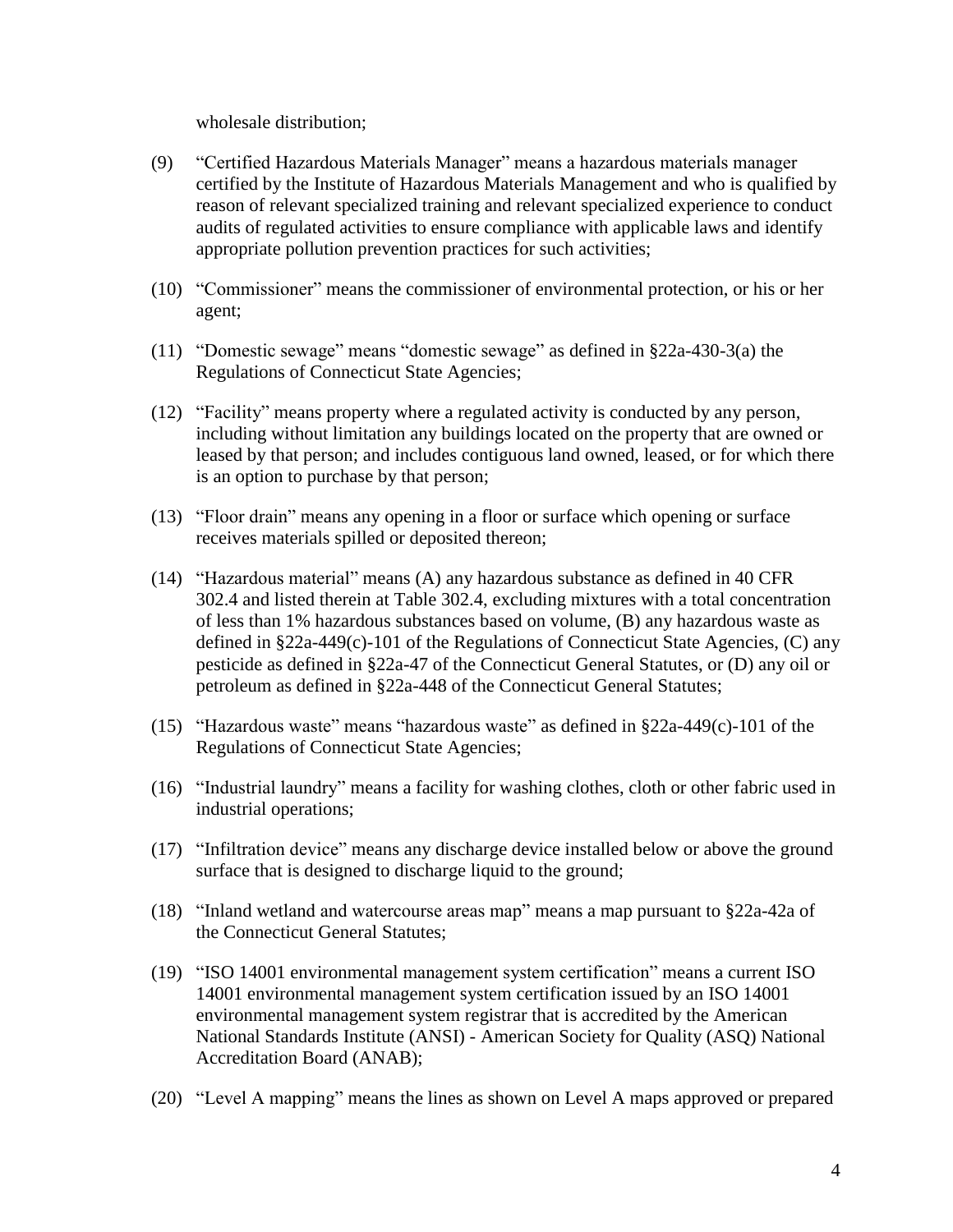by the Commissioner pursuant to §22a-354c, §22a-354d or §22a-354z of the Connecticut General Statutes encompassing the area of contribution and recharge areas;

- (21) "Lubricating oil" means oil that contains less than 1% chlorinated solvents and is used for the sole purpose of lubricating, cutting, grinding, machining, stamping or quenching metals;
- (22) "Municipality" means "municipality" as defined in §22a-354h of the Connecticut General Statutes;
- (23) "Owner" means the owner or lessee of the facility in question;
- (24) "De-icing chemical" means sodium chloride, calcium chloride, or calcium magnesium acetate;
- (25) "Person" means any individual, firm, partnership, association, syndicate, company, trust, corporation, limited liability company, municipality, agency, political or administrative subdivision of the state, or other legal entity of any kind;
- (26) "Pollution" means "pollution" as defined in §22a-423 of the Connecticut General Statutes;
- (27) "Pollution prevention" means the use of processes and materials so as to reduce or minimize the amount of hazardous materials used or the quantity and concentration of pollutants in waste generated;
- (28) "Professional engineer" means a professional engineer licensed in accordance with Chapter 391 of the Connecticut General Statutes, and who is qualified by reason of relevant specialized training and relevant specialized experience to conduct audits of regulated activities to ensure compliance with applicable law and identify appropriate pollution prevention practices for such activities;
- (29) "Publicly Owned Treatment Works" means "publicly owned treatment works" as defined in §22a-430-3 of the Regulations of Connecticut State Agencies;
- (30) "Public service company" means "public service company" as defined in §16-1 of the Connecticut General Statutes;
- (31) "Public supply well" means "public supply well" as defined in §19-13-B51b of the Regulations of Connecticut State Agencies;
- (32) "Recharge area" means "recharge area" as defined in §22a-354h of the Connecticut General Statutes and as mapped in accordance with §22a-354b-1 of the Regulations of Connecticut State Agencies;
- (33) "Registered regulated activity" means a regulated activity which has been registered under §22a-354i-7 of the Regulations of Connecticut State Agencies or Section 8 of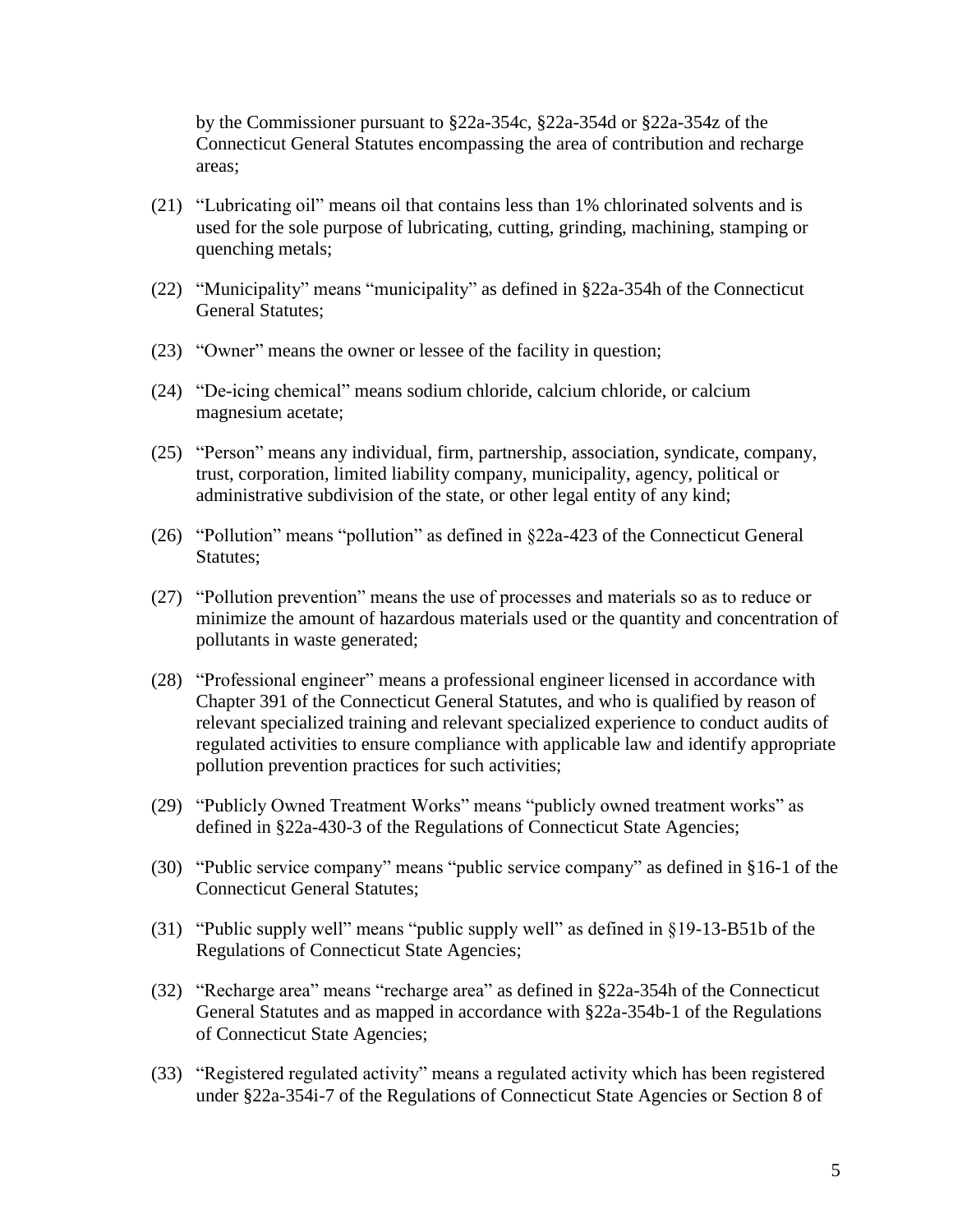the APA Regulations, and is conducted at the facility identified in such registration;

- (34) "Registrant" means a person, who or which, has submitted a registration for an existing regulated activity under §22a-354i-7 of the Regulations of Connecticut State Agencies or Section 4 of the APA Regulations;
- (35) "Regulated activity" means any of the following activities, which are located or conducted, wholly or partially, in an aquifer protection area, except as provided for in §22a-354i-5(c) and §22a-354i-6 of the Regulations of Connecticut State Agencies, or Section 4 of the APA Regulations:
	- (A) underground storage or transmission of oil or petroleum, to the extent such activity is not pre-empted by federal law, or hazardous material, except for (i) an underground storage tank that contains number two (2) fuel oil and is located more than five hundred (500) feet from a public supply well subject to regulation under §22a-354c or §22a-354z of the Connecticut General Statutes, or (ii) underground electrical facilities such as transformers, breakers, or cables containing oil for cooling or insulation purposes which are owned and operated by a public service company,
	- (B) oil or petroleum dispensing for the purpose of retail, wholesale or fleet use,
	- (C) on-site storage of hazardous materials for the purpose of wholesale sale,
	- (D) repair or maintenance of vehicles or internal combustion engines of vehicles, involving the use, storage or disposal of hazardous materials, including solvents, lubricants, paints, brake fluids, transmission fluids or the generation of hazardous wastes,
	- (E) salvage operations of metal or vehicle parts,
	- (F) wastewater discharges to ground water other than domestic sewage and stormwater, except for discharges from the following that have received a permit from the Commissioner pursuant to §22a-430 of the Connecticut General Statutes: (i) a pump and treat system for ground water remediation, (ii) a potable water treatment system, (iii) heat pump system, (iv) non-contact cooling water system, (v) swimming pools,
	- (G) car or truck washing, unless all waste waters from such activity are lawfully disposed of through a connection to a publicly owned treatment works,
	- (H) production or refining of chemicals, including without limitation hazardous materials or asphalt,
	- (I) clothes or cloth cleaning service which involves the use, storage or disposal of hazardous materials including without limitation dry-cleaning solvents,
	- (J) industrial laundry activity that involves the cleaning of clothes or cloth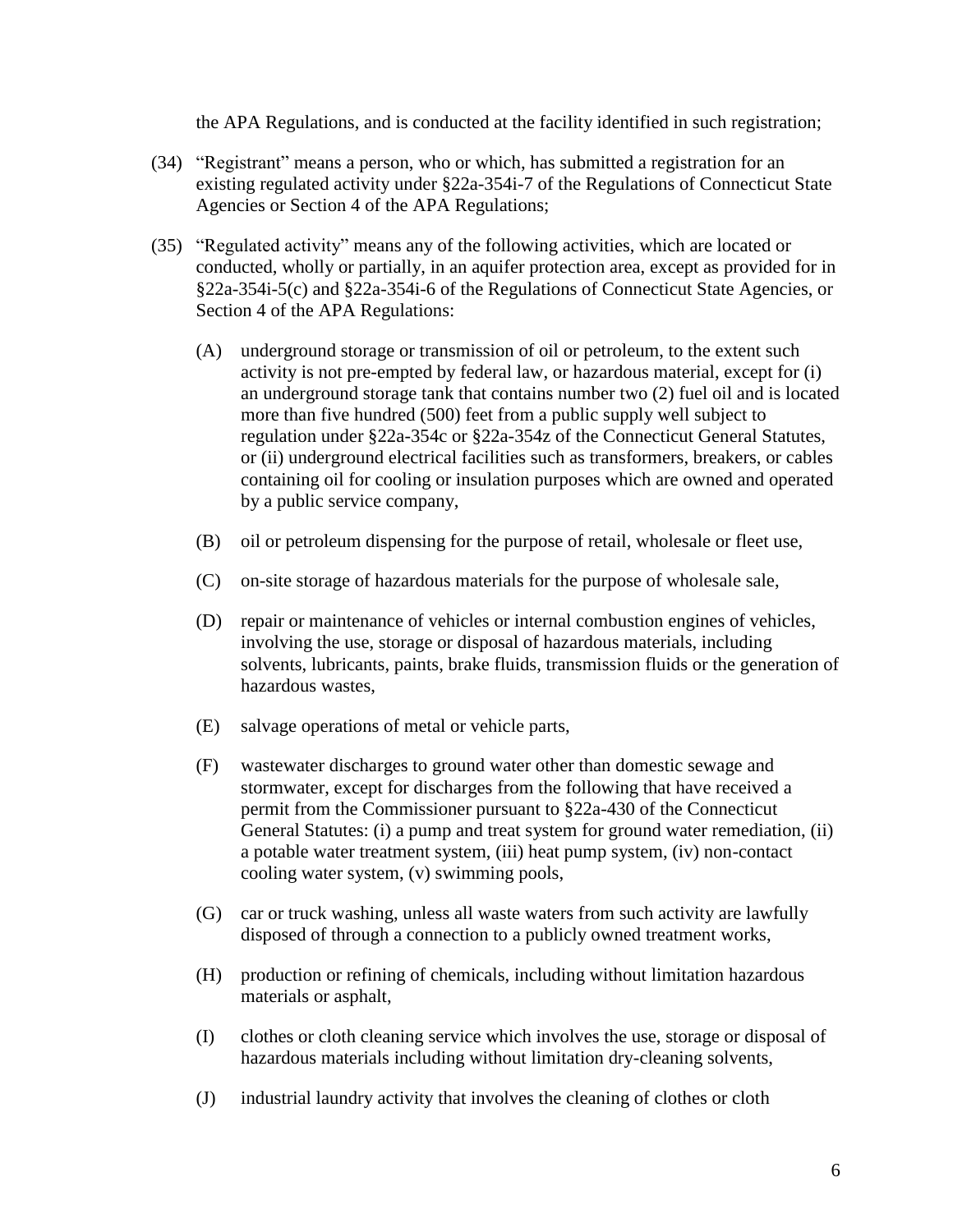contaminated by hazardous material, unless all waste waters from such activity are lawfully disposed of through a connection to a publicly owned treatment works,

- (K) generation of electrical power by means of fossil fuels, except for (i) generation of electrical power by an emergency engine as defined by §22a-174-22(a)(2) of the Regulations of Connecticut State Agencies, or (ii) generation of electrical power by means of natural gas or propane,
- (L) production of electronic boards, electrical components, or other electrical equipment involving the use, storage or disposal of any hazardous material or involving metal plating, degreasing of parts or equipment, or etching operations,
- (M) embalming or crematory services which involve the use, storage or disposal of hazardous material, unless all waste waters from such activity are lawfully disposed of through a connection to a publicly owned treatment works,
- (N) furniture stripping operations which involve the use, storage or disposal of hazardous materials,
- (O) furniture finishing operations which involve the use, storage or disposal of hazardous materials, unless all waste waters from such activity are lawfully disposed of through a connection to a publicly owned treatment works,
- (P) storage, treatment or disposal of hazardous waste subject to a permit under  $§22a-449(c)-100$  to  $§22a-449(c)-110$ , inclusive, of the Regulations of Connecticut State Agencies,
- (Q) biological or chemical testing, analysis or research which involves the use, storage or disposal of hazardous material, unless all waste waters from such activity are lawfully disposed of through a connection to a publicly owned treatment works, and provided that on-site testing of a public supply well by a public water utility is not a regulated activity,
- (R) pest control services which involve storage, mixing or loading of pesticides or other hazardous materials,
- (S) photographic finishing which involves the use, storage or disposal of hazardous materials, unless all waste water from such activity are lawfully disposed of through a connection to a publicly owned treatment works,
- (T) production or fabrication of metal products which involves the use, storage or disposal of hazardous materials including (i) metal cleaning or degreasing with industrial solvents, (ii) metal plating, or (iii) metal etching,
- (U) printing, plate making, lithography, photoengraving, or gravure, which involves the use, storage or disposal of hazardous materials,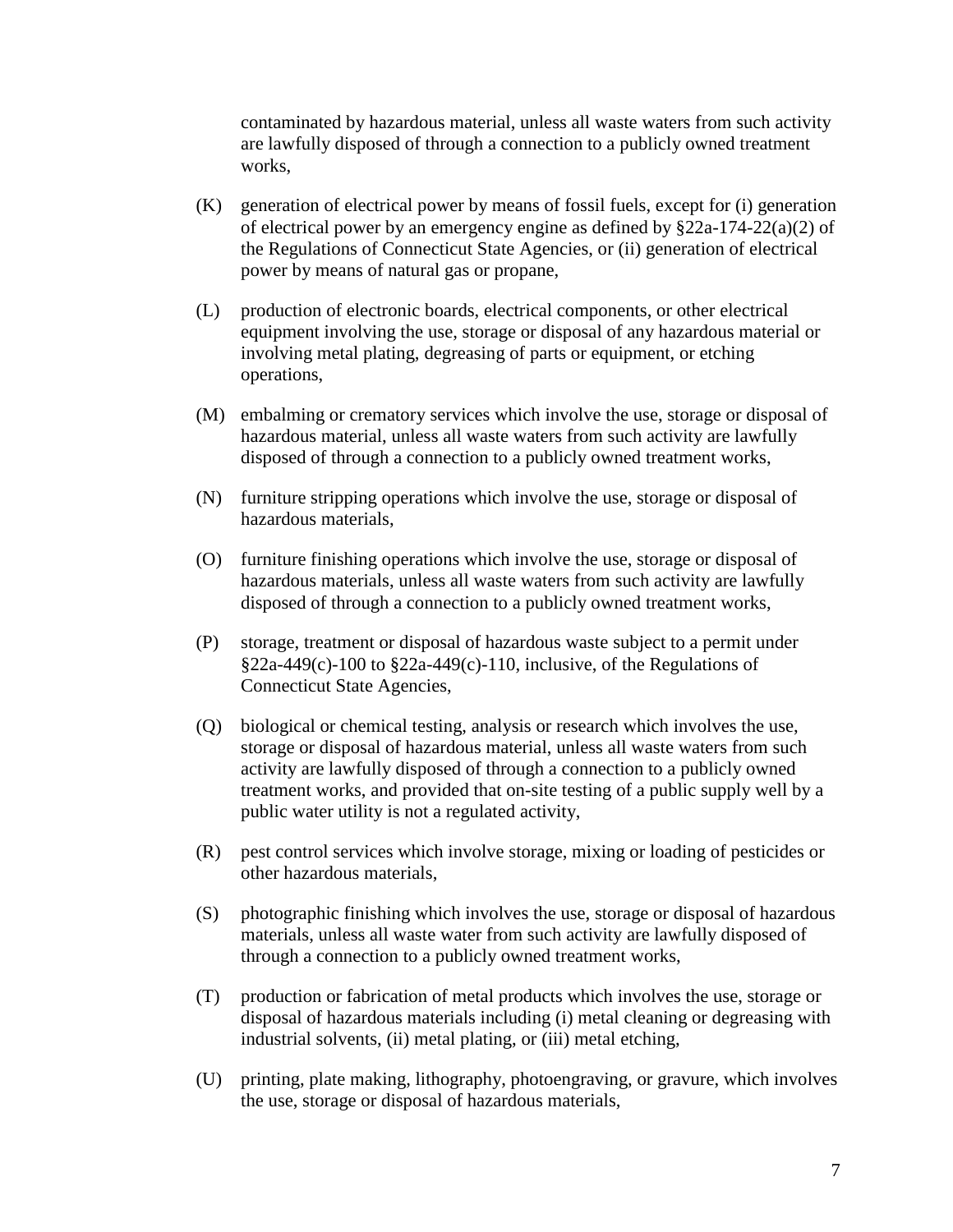- (V) accumulation or storage of waste oil, anti-freeze or spent lead-acid batteries which are subject to a general permit issued by the Commissioner under §22a-208(i) and §22a-454(e)(1) of the Connecticut General Statutes,
- (W) production of rubber, resin cements, elastomers or plastic, which involves the use, storage or disposal of hazardous materials,
- (X) storage of de-icing chemicals, unless such storage takes place within a weathertight water-proof structure for the purpose of retail sale or for the purpose of deicing parking areas or access roads to parking areas,
- (Y) accumulation, storage, handling, recycling, disposal, reduction, processing, burning, transfer or composting of solid waste which is subject to a permit issued by the Commissioner pursuant to §22a-207b, §22a-208a, and §22a-208c of the Connecticut General Statutes, except for a potable water treatment sludge disposal area,
- (Z) dying, coating or printing of textiles, or tanning or finishing of leather, which activity involves the use, storage or disposal of hazardous materials,
- (AA) production of wood veneer, plywood, reconstituted wood or pressure-treated wood, which involves the use, storage or disposal of hazardous material, and
- (BB) pulp production processes that involve bleaching;
- (36) "Release" means "release" as defined in §22a-133k-1 of the Regulations of Connecticut State Agencies;
- (37) "State aquifer protection regulations" means §22a-354i-1 to §22a-354i-10, inclusive, of the Regulations of Connecticut State Agencies;
- (38) "Storage" means the holding or possession of any hazardous material;
- (39) "Storage tank" means a stationary device which is designed to store hazardous materials, and is constructed of non-earthen materials including without limitation concrete, steel, fiberglass or plastic;
- (40) "Topographic feature" means an object, whether natural or man-made, located on the earth surface and of sufficient size that it appears on a 1:24,000 scale topographic quadrangle map drawn by the United States Geological Survey;
- (41) "Underground" when referring to a storage tank or storage tank component means that ten percent or more of the volumetric capacity of such tank or component is below the surface of the ground and that portion which is below the surface of the ground is not fully visible for inspection;
- (42) "Vehicle" or "vehicles" means a "vessel" as defined by §15-170 of the Connecticut General Statutes, and any vehicle propelled or drawn by any non-muscular power,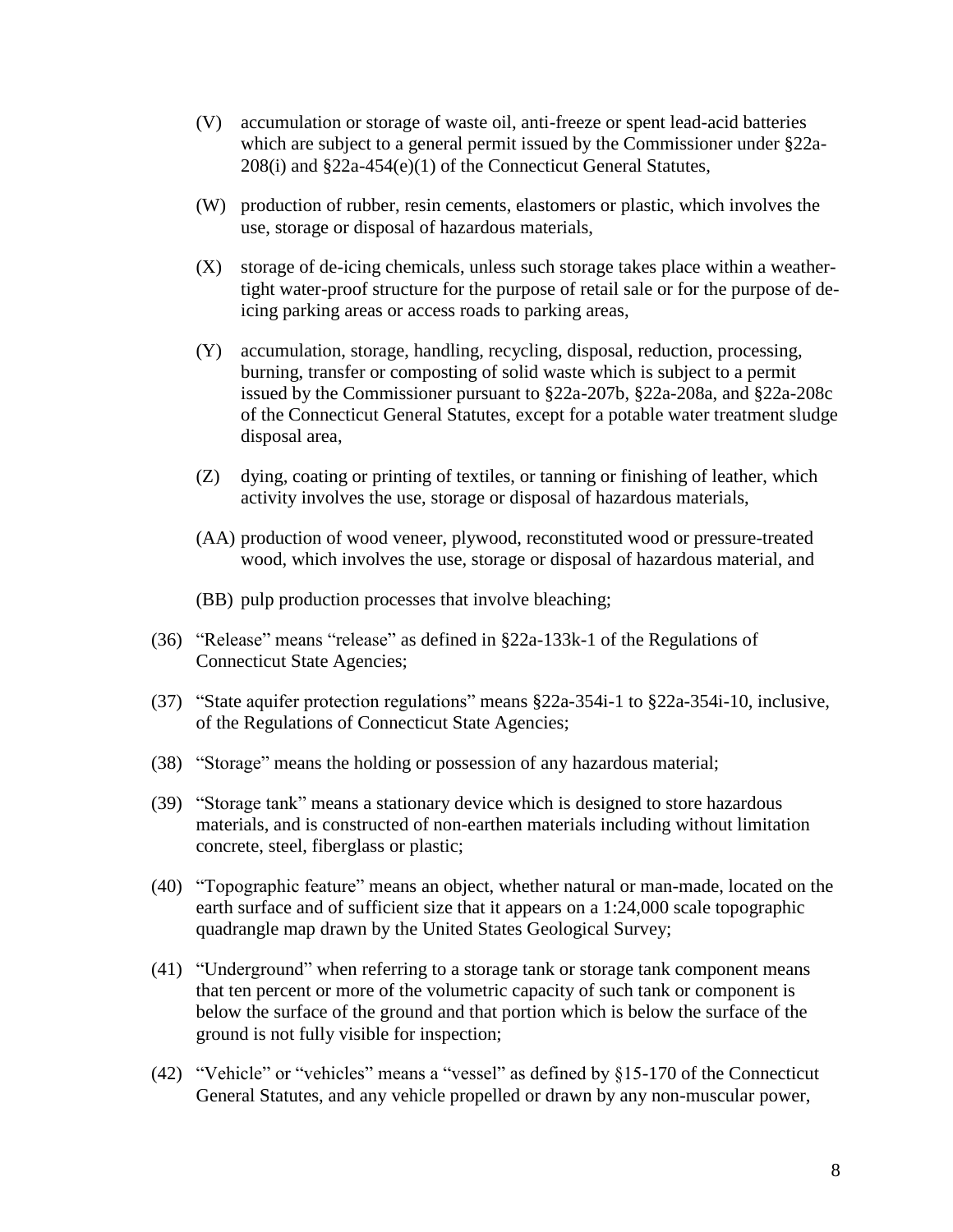including without limitation an automobile, aircraft, all-terrain vehicle, tractor, lawn mower or snowmobile;

- (43) "Waters" means "waters" as defined in §22a-423 of the Connecticut General Statutes;
- (44) "Well field" means "well field" as defined in §22a-354h of the Connecticut General Statutes; and
- (45) "Zoning district map" means any map showing zoning districts prepared in accordance with maps adopted pursuant to §8-3 of the Connecticut General Statutes.

## **SECTION 3. Delineation of Aquifer Protection Area Boundaries**

- (a) The zoning, planning, or planning and zoning commission shall delineate the aquifer protection areas on the City of New Britain zoning district map or, if zoning district maps do not exist, the inland wetland and watercourse areas map adopted pursuant to §22a-42a of the Connecticut General Statutes. Such delineation shall consist of the combined areas of contribution and recharge areas as shown on Level A maps approved or prepared by the Commissioner.
	- (1) Such boundaries shall be delineated within one hundred twenty (120) days after being notified by the Commissioner that an aquifer protection area is located partially or entirely within the City of New Britain.
	- (2) Notice of such delineation shall be published in a newspaper having substantial circulation in the affected area. Such notice shall include at least the following:
		- (A) a map or detailed description of the subject aquifer protection area; and
		- (B) the name, telephone number, and address of a representative of the Agency who may be reached for further information.
- (b) In order to clarify the location of an aquifer protection area boundary, the Agency may apply to the Commissioner to extend such boundary to coincide with the nearest property line, municipal boundary or topographic feature pursuant to §22a-354i-4 of the Regulations of Connecticut State Agencies. Such extension shall, at a minimum, fully encompass the aquifer protection areas bounded by the approved level A mapping but shall not exceed the distance necessary to clarify the location of the aquifer protection area or to facilitate the administration of regulations pertaining thereto. An aquifer protection area boundary may not be extended without prior written approval of the Commissioner.
	- (1) Any request by the Agency to the Commissioner for extension of an aquifer protection area boundary shall include at least the following:
		- (A) A map to scale delineating (i) the aquifer protection area boundary mapped under Section 3(a) of the APA regulations and (ii) the proposed extension of the aquifer protection area boundary;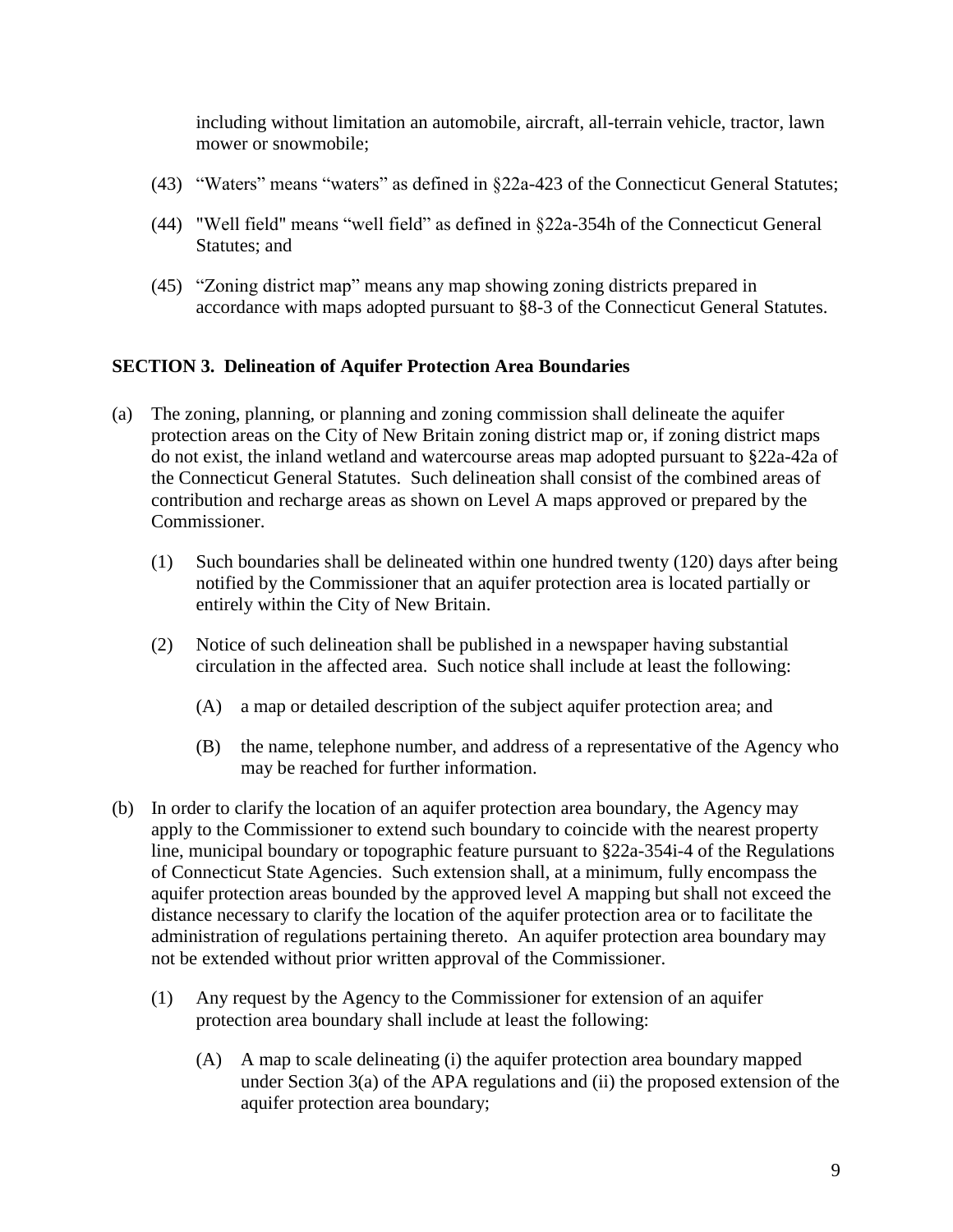- (B) A certification by the chairperson or duly authorized agent of the Agency that notice of such request has been provided to all owners of property within the proposed extended aquifer protection area and all affected water companies in accordance with the following:
	- (i) Such notice shall include at least the following:
		- (aa) a map showing the aquifer protection area boundaries and the proposed extension of such boundaries,
		- (bb) the name, address, and telephone number of a representative of the Agency who may be contacted for further information, and
		- (cc) a statement that any person may, not later than thirty (30) days after said notification, submit to the Agency written comments on such proposed boundary extension;
	- (ii) Such notice shall be effectuated by the following:
		- (aa) delivery of notice by certified mail to those individuals and entities identified in Subsection  $(b)(1)(B)$  of this Section, or
		- (bb) the publication of a notice in a newspaper having substantial circulation in the affected area; and posting of notice near the proposed boundaries of the subject aquifer protection area of at least four signs each of which shall be at least four square feet in size (2' x 2');
- (C) A summary of comments received by such Agency regarding the proposed boundary extension and the Agency's response.
- (2) Not later than sixty (60) days after receiving the Commissioner's written approval of a request to extend an aquifer protection area boundary, the Agency shall cause such boundary to be delineated in accordance with Subsection (a) of this Section.
- (c) No person may challenge the boundaries of the aquifer protection area under the APA Regulations unless such challenge is based solely on a failure by the Agency to properly delineate the boundaries in accordance with §22a-354n of the Connecticut General Statutes.
- (d) A map of the location and boundaries of the aquifer protection areas, or regulated areas, shall be available for inspection in the Office of the City/Town Clerk or the Agency.
- (e) If the Level A mapping is amended in accordance with  $\S 22a-354b-1(i)$  or  $\S 22a-354b-1(i)$  of the Regulations of Connecticut State Agencies, the Agency shall cause the amended aquifer protection area boundary to be delineated in accordance with Subsections (a) or (b) of this Section.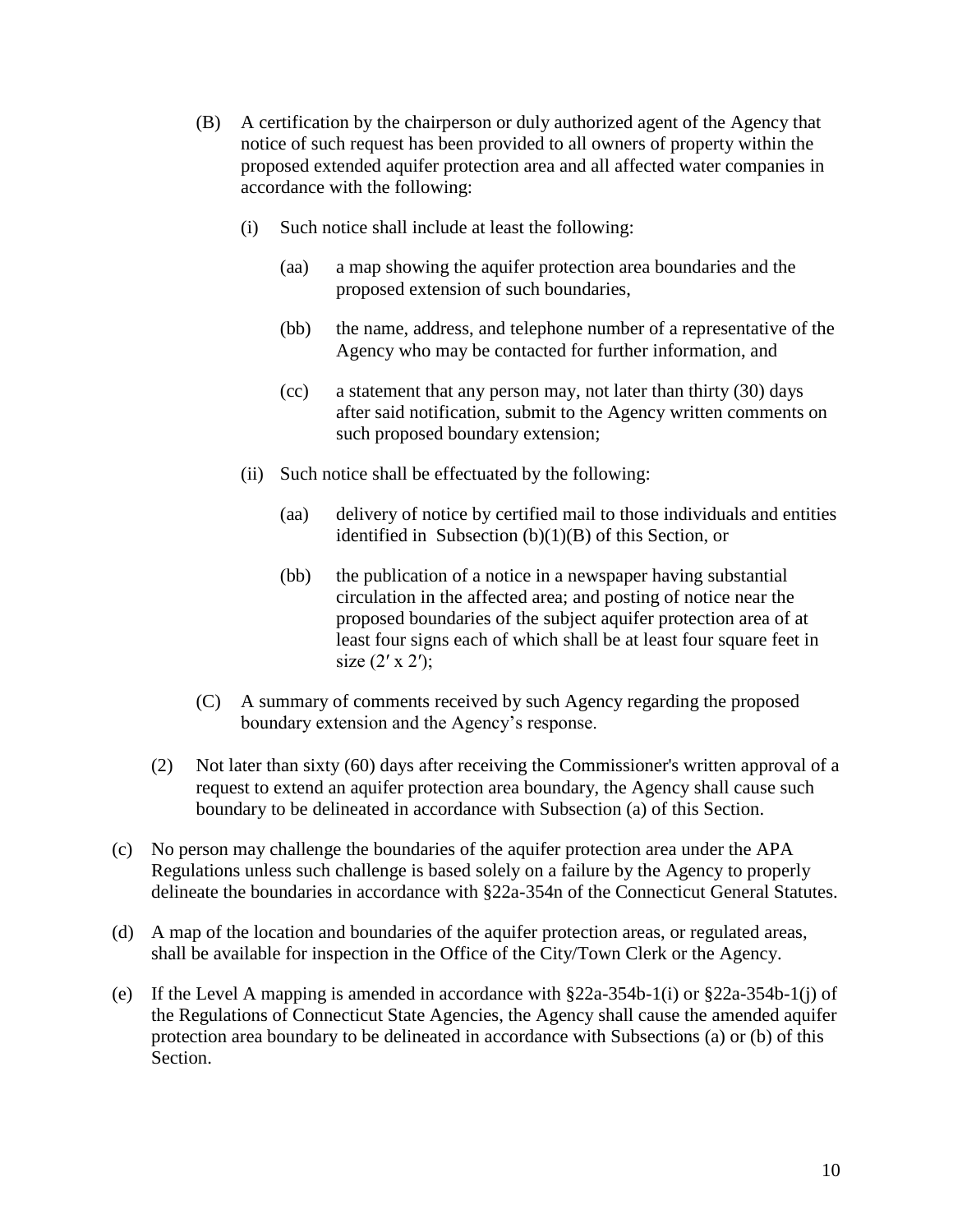## **SECTION 4. Prohibited and Regulated Activities**

- (a) All regulated activities are prohibited in aquifer protection areas, except as specified in Subsection (b) of this Section.
- (b) The following regulated activities are not prohibited in aquifer protection areas:
	- (1) a registered regulated activity which is conducted in compliance with §22a-354i-9 of the Regulations of Connecticut State Agencies or Section 12 of the APA Regulations; and
	- (2) a regulated activity which has received a permit issued pursuant to §22a-354i-8 of the Regulations of Connecticut State Agencies or Section 9 of the APA Regulations, and
	- (3) a regulated activity which is on any municipally owned site undergoing remedial action pursuant to 40 CFR 271 at the time the applicable aquifer protection area is designated on a municipal zoning district map or inland wetland map, provided: (1) no such regulated activity substantially commenced or was in active operation for the five-year period preceding the date that the applicable aquifer protection area is designated on a municipal zoning district map or inland wetland map, and (2) any person who engages in such regulated activity within the ten-year period commencing on the date that such applicable aquifer protection area is designated on a municipal zoning district map or inland wetland map registers such regulated activity on a form prescribed by the Commissioner of Environmental Protection and in accordance with the provisions of §22a-354i-7 of the Regulations of Connecticut State Agencies.
- (c) The following are not regulated activities:
	- (1) Any activity conducted at a residence without compensation;
	- (2) any activity involving the use or storage of no more than two and one-half (2.5) gallons of each type of hazardous material on-site at any one time, provided the total of all hazardous materials on-site does not exceed fifty-five (55) gallons at any one time;
	- (3) any agricultural activity regulated pursuant to §22a-354m(d) of the Connecticut General Statutes;
	- (4) any activity provided all the following conditions are satisfied:
		- (A) such activity takes place solely within an enclosed building in an area with an impermeable floor,
		- (B) such activity involves no more than 10% of the floor area in the building where the activity takes place,
		- (C) any hazardous material used in connection with such activity is stored in such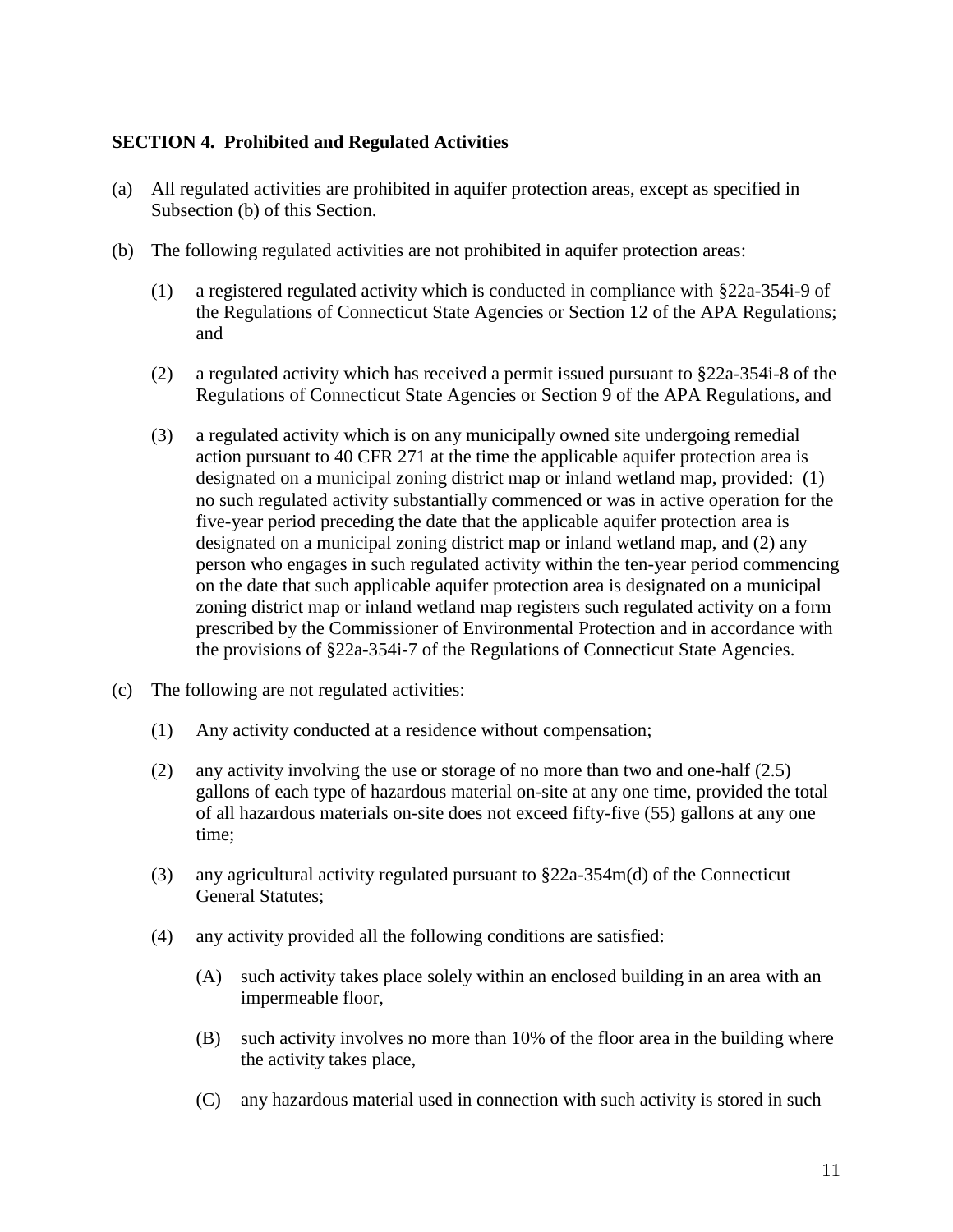building at all times,

- (D) all waste waters generated by such activity are lawfully disposed through a connection to a publicly owned treatment works, and
- (E) such activity does not involve (i) repair or maintenance of internal combustion engines, including without limitation, vehicles, or equipment associated with such vehicles, (ii) underground storage of any hazardous material, or (iii) above ground storage of more than one hundred and ten (110) gallons of hazardous materials;
- (5) any activity solely involving the use of lubricating oil provided all the following conditions are satisfied:
	- (A) such activity does not involve cleaning of metals with chlorinated solvents at the facility,
	- (B) such activity takes place solely within an enclosed building in an area with an impermeable floor,
	- (C) any hazardous material used in connection with such activity is stored in such building at all times, and
	- (D) such activity does not involve: (i) repair or maintenance of internal combustion engines, including without limitation, vehicles, or equipment associated with such vehicles, (ii) underground storage of any hazardous material, or (iii) above ground storage of more than one hundred ten (110) gallons of such lubricating oil and associated hazardous waste; and
- (6) any activity involving the dispensing of oil or petroleum from an above-ground storage tank or tanks with an aggregate volume of two thousand (2000) gallons or less provided all the following conditions are satisfied:
	- (A) such dispensing activity takes place solely on a paved surface which is covered by a roof,
	- (B) the above-ground storage tank(s) is a double-walled tank with overfill alarms, and
	- (C) all associated piping is either above ground, or has secondary containment.
- (d) Determination of a non-regulated activity:
	- (1) Any person proposing to carry out a non-regulated activity, as set forth in Section 4(c) of these regulations, in an aquifer protection area shall, prior to commencement of such activity, notify the Agency or its duly authorized agent on a form provided by the Agency. Such form shall provide sufficient information to enable the Agency or its duly authorized agent to properly determine that the proposed activity is a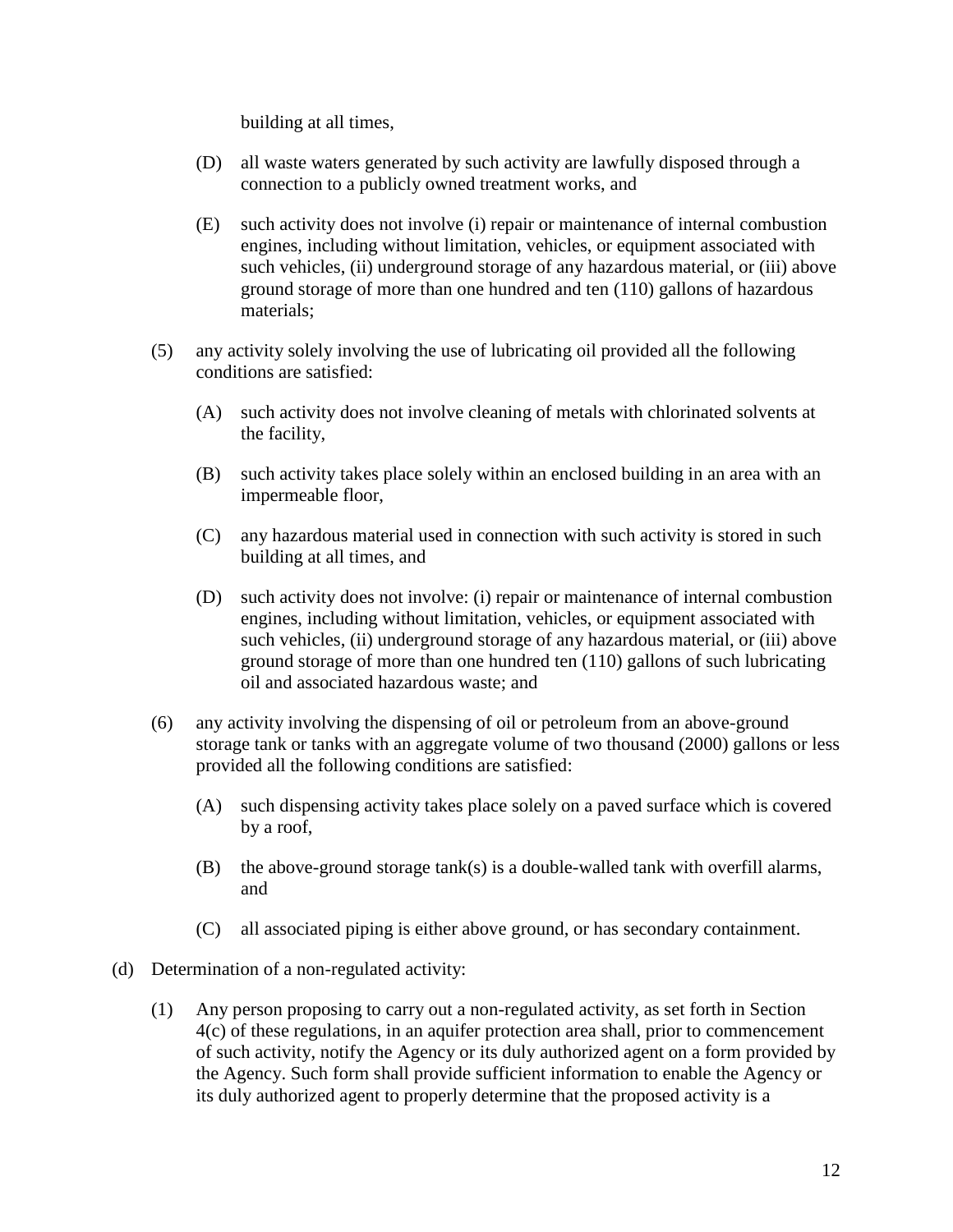regulated activity or a non-regulated activity within the aquifer protection area.

(2) If such activity is determined to be a non-regulated activity, then no further action under the APA Regulations is necessary.

## **SECTION 5. Activities Regulated by the State**

- (a) The Commissioner shall exclusively regulate activities within aquifer protection areas that are specified in  $\S22a-354p(g)$  of the Connecticut General Statutes. The Agency shall regulate all other regulated activities.
- (b) Any person conducting regulated activities that are within the authority of the Commissioner shall submit a registration or obtain a permit or exemption from the Commissioner prior to engaging in such activity. The Commissioner shall process applications for those regulated activities.
- (c) The Agency may submit an advisory decision to the Commissioner for consideration on any permit regulated under this Section in accordance with the Connecticut General Statutes §22a-354p(g).

## **SECTION 6. Application for an Exemption from Prohibition or Regulation**

- (a) The owner or operator of a regulated activity may seek an exemption from the Commissioner pursuant to §22a-354i-6 of the Regulations of Connecticut State Agencies. Any person seeking an exemption from the Commissioner shall concurrently submit a copy of the application for an exemption to the Agency and any affected water company.
- (b) The Agency may submit written comments to the Commissioner on any exemption regulated under this Section in accordance with §22a-354i-6(c) of the Regulations of Connecticut State Agencies within sixty (60) days of the agency receipt of copy of the application.

## **SECTION 7. General Registration, Permit Application and Transfer Procedures**

- (a) All applications for permits and registrations shall contain sufficient information for a fair and informed determination of the issues. The Agency may request additional information from the applicant for this purpose.
- (b) The day of receipt of a registration, permit application or transfer form shall be the day of the next regularly scheduled meeting of the Agency, immediately following the day of submission of the application to the Agency or its duly authorized agent, or thirty-five (35) days after such submission, whichever is sooner.
- (c) At any time during the review period, the Agency may require the applicant or registrant to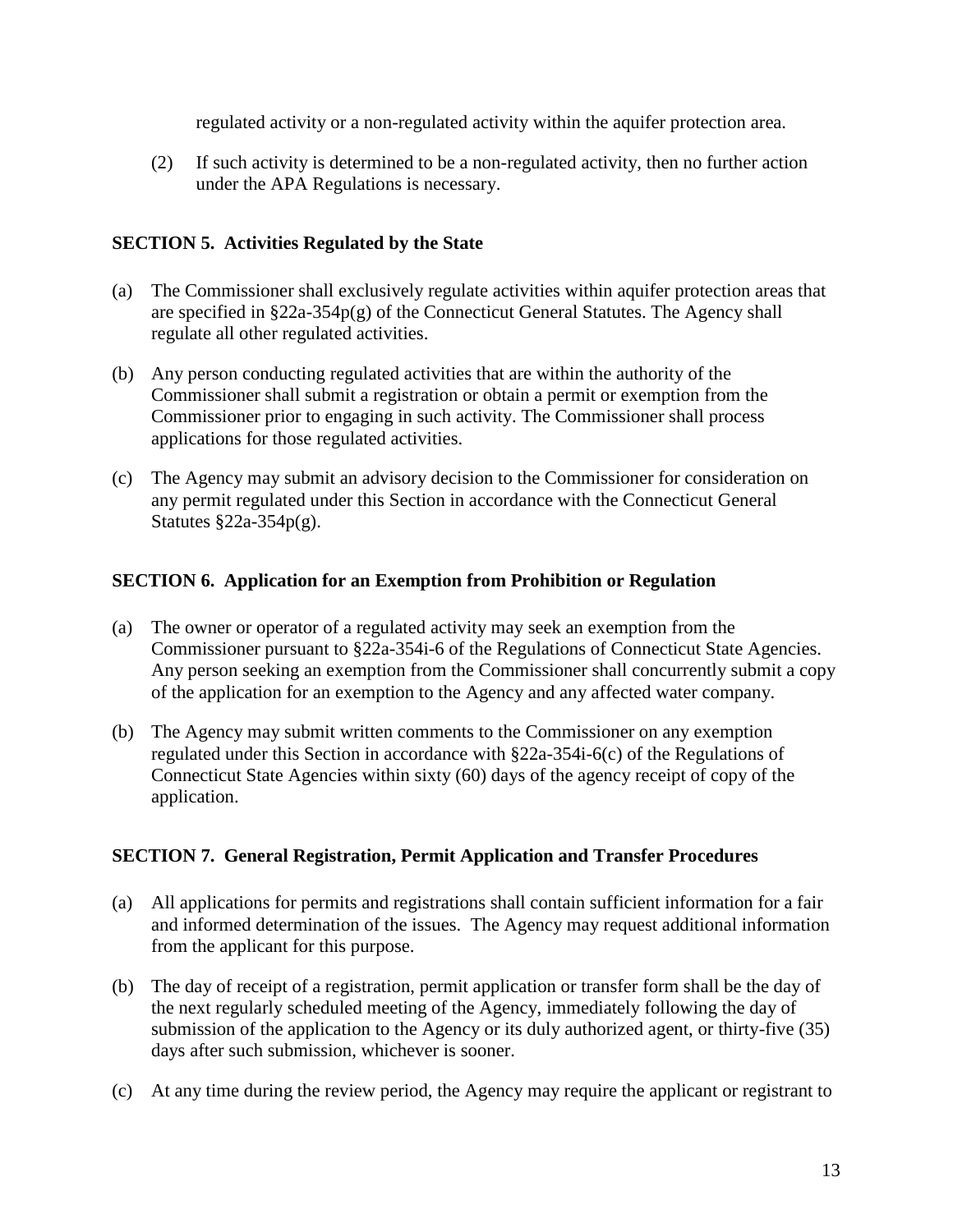provide additional information about the regulated activity. Requests for additional information shall not stay the time limitations for registrations and permits as set forth in Sections 8 and 9 of the APA Regulations.

- (d) All permit applications and registrations shall be open for public inspection.
- (e) Incomplete permit applications and registrations may be denied without prejudice.
- (f) No permit or registration issued under Sections 8 or 9 of the APA Regulations shall be assigned or transferred except with written approval by the Agency.
- (g) The Agency shall notify the town clerk of any adjoining municipality of the pendency of any application, petition, appeal, request or plan concerning any project on any site in which: (1) any portion of the property affected by a decision of such agency is within fivehundred feet of the boundary of the adjoining municipality; (2) a significant portion of the traffic to the completed project on the site will use streets within the adjoining municipality to enter or exit the site; (3) a significant portion of the sewer or water drainage from the project on the site will flow through and significantly impact the drainage or sewerage system within the adjoining municipality; or (4) water runoff from the improved site will impact streets or other municipal or private property within the adjoining municipality. Such notice shall be made by certified mail, return receipt requested, and shall be mailed within seven days of the date of receipt of the application, petition, request or plan. Such adjoining municipality may, through a representative, appear and be heard at any hearing on any such application, petition, appeal, request or plan.

## **SECTION 8. Registration Requirements**

- (a) Any person engaged in a regulated activity which substantially commenced, or was in active operation within the past five (5) years, or with respect to which a municipal building permit was issued, either (A) before the effective date of the state aquifer protection regulations, or (B) before the date an applicable aquifer protection area is designated on a municipal zoning district map or inland wetland and watercourse areas map, whichever occurs later, or for any municipally owned site undergoing remedial action pursuant to 40 CFR 271, any person who engages in a regulated activity within the ten (10) year period commencing on the date the applicable aquifer protection area is designated on a municipal zoning district map or inland wetlands map, shall register the activity in accordance with this Section unless such person has pending an application for an exemption pursuant to §22a-354i-6 of the Regulations of Connecticut State Agencies.
	- (1) The Commissioner shall process registrations for those regulated activities specified in §22a-354p(g) of the Connecticut General Statutes. The Agency shall process registrations for all other regulated activities.
	- (2) If the regulated activity is not specified in  $\S 22a-354p(g)$  of the Connecticut General Statutes, the person engaged in such activity shall submit a registration to the Agency not later than one hundred eighty (180) days after adoption of regulations pursuant to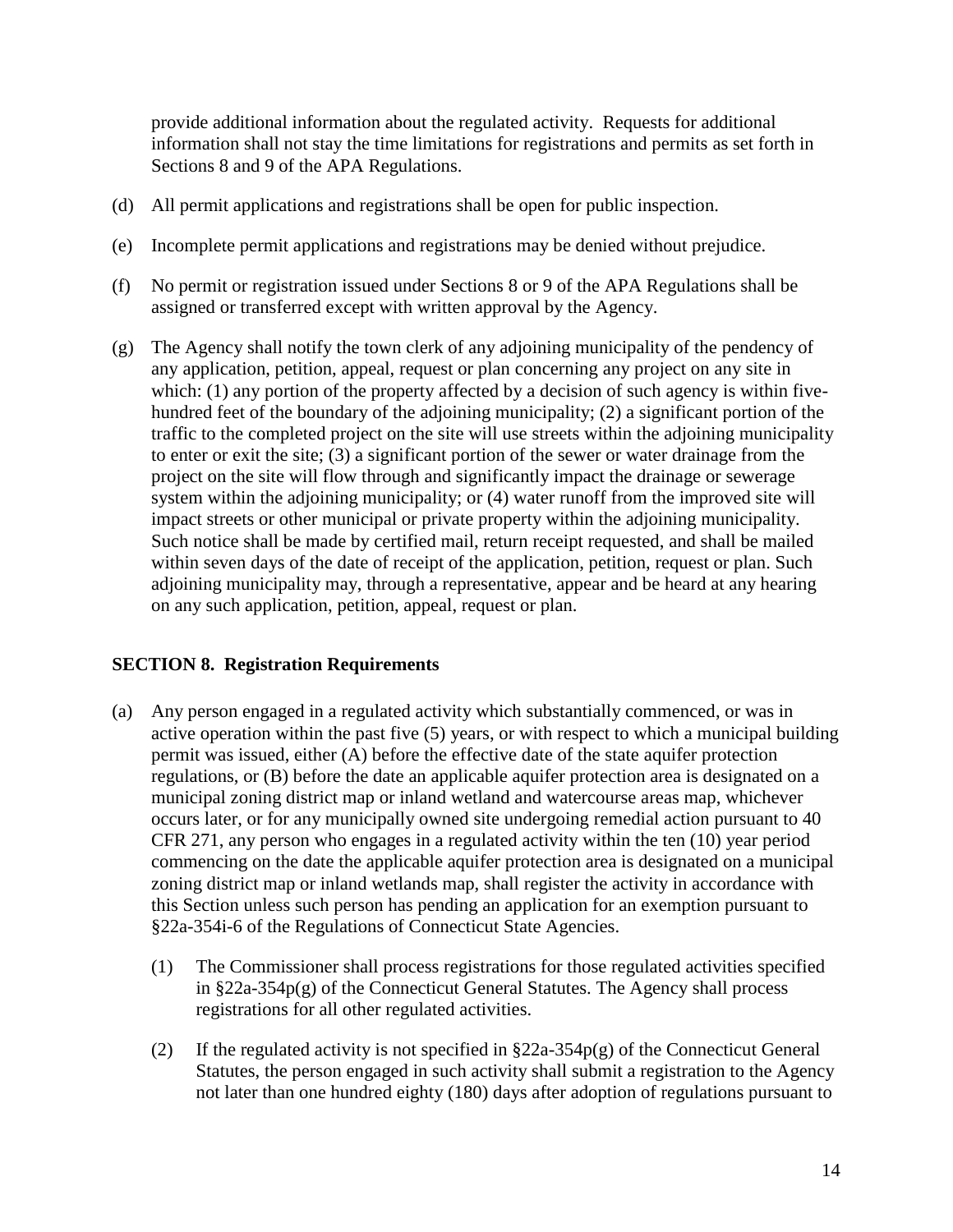§22a-354p of the Connecticut General Statutes, or the designation of the aquifer protection area pursuant to §22a-354i-2 of the Regulations of Connecticut State Agencies, whichever occurs later. Any municipally owned site undergoing remedial action pursuant to 40 CFR 271, the person engaged in such regulated activity shall submit a registration within the ten (10) year period commencing on the date the applicable aquifer protection area is designated on a municipal zoning district map or inland wetlands map. Any person submitting a registration pursuant to the requirements of this subsection shall simultaneously file a copy of the registration with the Commissioner, Commissioner of Public Health and the affected water company.

- (b) All registrations shall be provided on a form prescribed by the Agency and shall be accompanied by the correct registration fee in accordance with Section 18 of the APA Regulations. Such registration forms may be obtained from the Conservation Commission staff in the Department of Economic Development. Such registration forms shall include at least the following information in writing or on maps or drawings:
	- (1) The name, business telephone number, street address and mailing address of the:
		- (A) registrant; if the registrant is a corporation or limited partnership, the full name of the facility and such corporation or limited partnership as registered with the Connecticut Secretary of State, and any officer or governing or managing body of any partnership, association, firm or corporation,
		- (B) owner of such facility if different than the registrant, and
		- (C) manager or operator overseeing the operations of such facility;
	- (2) the location of such facility, using street address or other appropriate method of location, and a map showing the property boundaries of the facility on a 1:24,000 scale United States Geological Survey topographic quadrangle base;
	- (3) an identification of the regulated activity or activities conducted at the facility, as described in Section  $2(a)(35)$  of the APA Regulations, which regulated activity or activities shall consist of any regulated activity which substantially commenced, was in active operation, or with respect to which a municipal building permit was issued within the past five years; and
	- (4) a certification by the registrant that the subject regulated activity is in compliance with the best management practices set forth in Section 12(a) of the APA Regulations, as follows, signed after satisfying the statements set forth in the following certification:

"I have personally examined and am familiar with the information submitted in this registration and all attachments, and I certify, based on reasonable investigation, including my inquiry of those individuals responsible for obtaining the information, the submitted information is true, accurate and complete to the best of my knowledge and belief. I understand that any false statement made in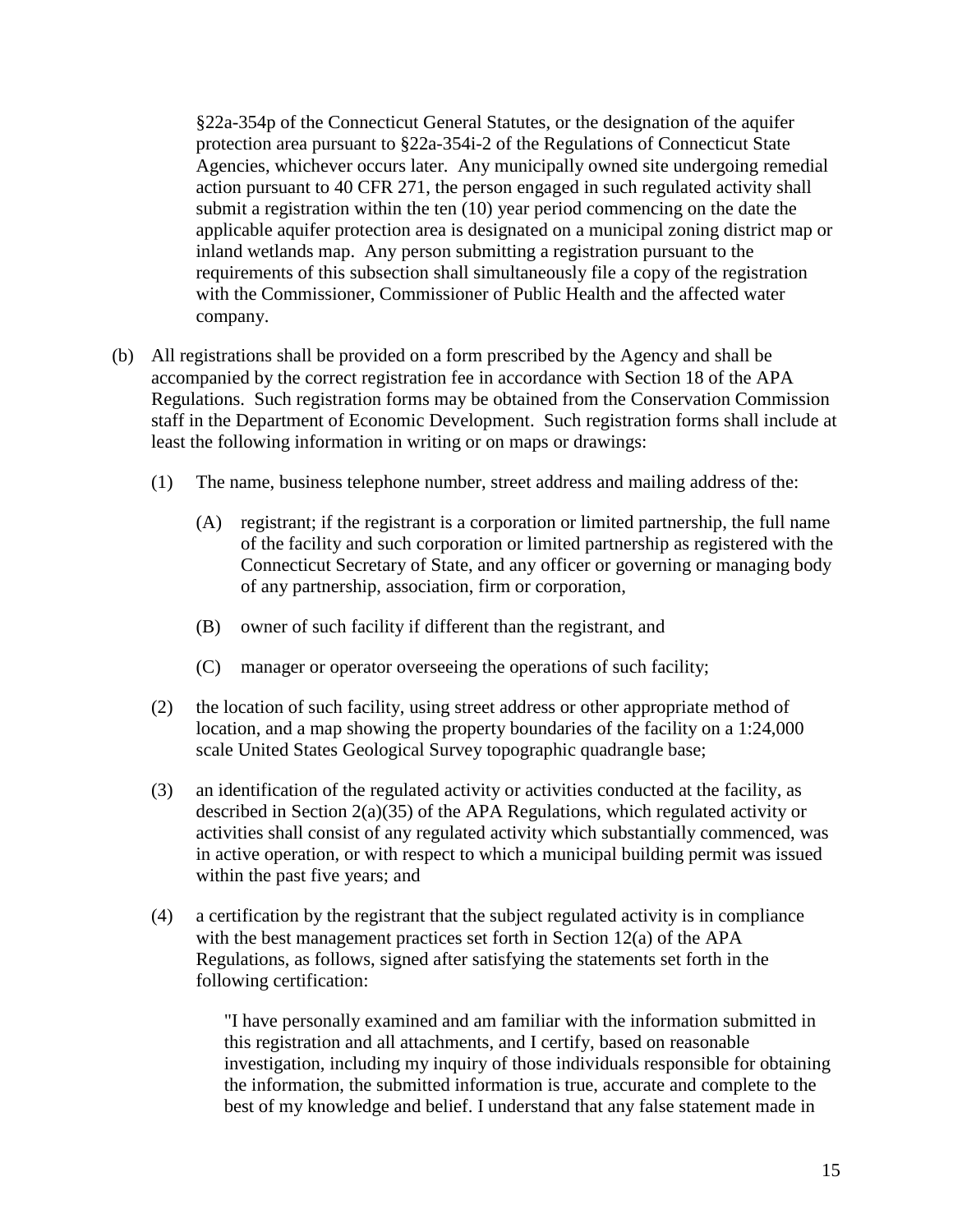this document or certification may be punishable as a criminal offense under §53a-157b of the Connecticut General Statutes and any other applicable law."

- (c) When deemed necessary to protect a public supply well subject to regulation under §22a-354c or §22a-354z of the Connecticut General Statutes, the Agency may:
	- (1) require, by written notice, any registrant to submit for review and written approval a storm water management plan prepared in accordance with Section 12(b) of the APA Regulations. If so required, the storm water management plan shall be implemented by the registrant immediately upon its approval; or
	- (2) require, by written notice, any registrant to submit for review and written approval the materials management plan prepared in accordance with Section 12(a) of the APA Regulations. If so required, the materials management plan shall be implemented by the registrant immediately upon its approval.
- (d) If the Agency determines that a registration is incomplete, it shall reject the registration and notify the registrant of what additional information is required and the date by which it shall be submitted.
- (e) If the registration is determined to be complete, and the regulated activity is eligible for registration, the Agency shall send written notification of such registration to the registrant. Such registration shall be determined to be complete and eligible if the registrant has not otherwise received a notice of rejection from the Agency, not later than one hundred and eighty (180) days after the date the registration is received by the Agency.
- (f) The following general provisions shall be included in the issuance of all registrations:
	- (1) the Agency has relied in whole or in part on information provided by the registrant and if such information subsequently proves to be false, deceptive, incomplete or inaccurate, the registration may be modified, suspended or revoked;
	- (2) all registrations issued by the Agency are subject to and do not derogate any present or future rights or powers of the Commissioner, Agency, or municipality, and convey no rights in real estate or material nor any exclusive privileges, and are further subject to any and all public and private rights and to any federal, state, and municipal laws or regulations pertinent to the subject land or activity;
	- (3) a complete registration shall expire five (5) years from the date of receipt of such registration by the Agency;
	- (4) the registrant shall apply to the Agency to renew the registration on a form prescribed by the Agency for a facility prior to expiration of such registration; and
	- (5) if a registered regulated activity is out of business or inactive when registration renewal is required, a five (5) year allowance shall be in effect from the date the registration expires. If the registrant has not applied to renew the registration within five (5) years of the date the registration expires, the facility is no longer eligible for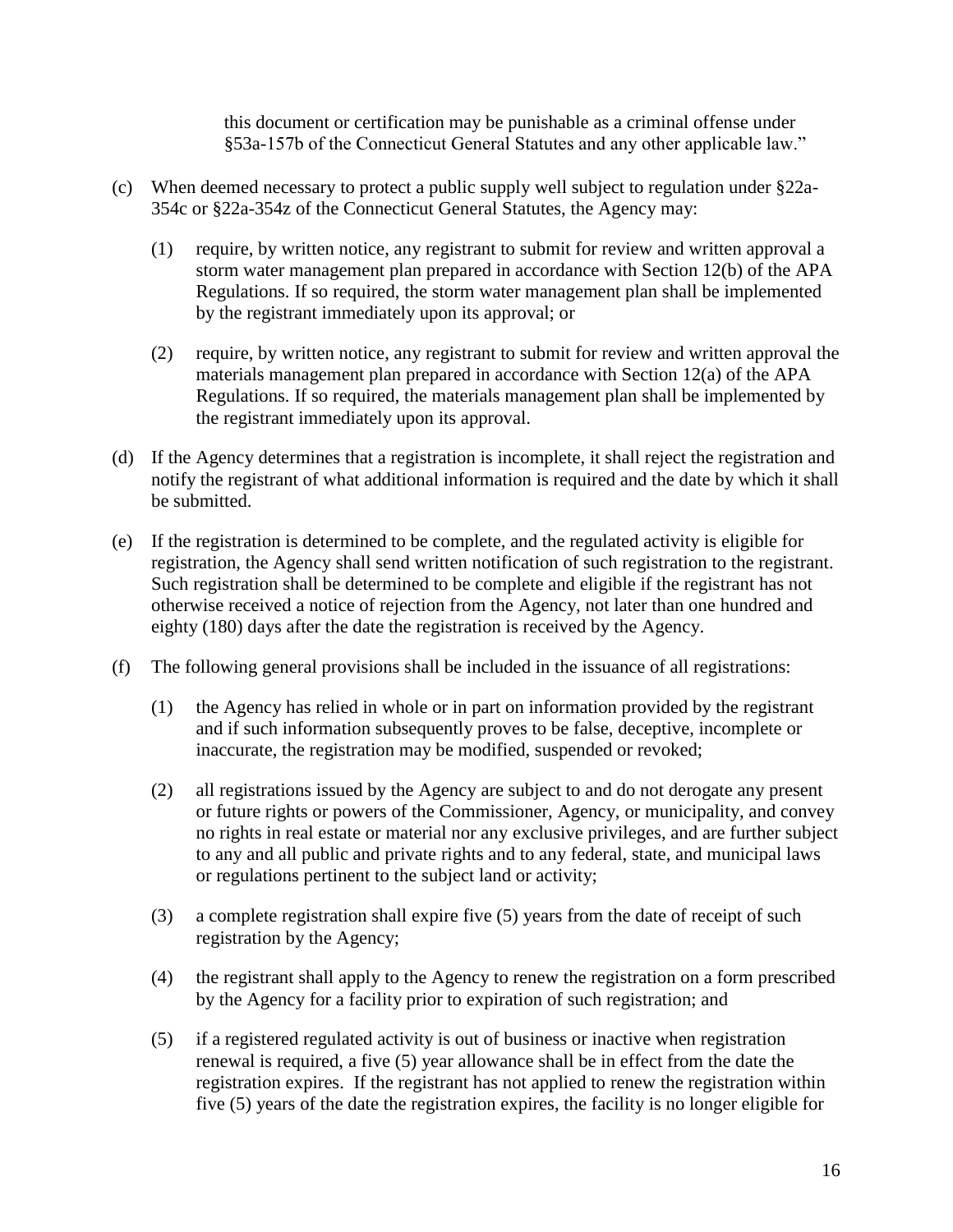registration.

- (g) If a regulated activity which is eligible for registration in accordance with Subsection (a) of this Section fails to be registered or if the registrant of an active registered activity fails to apply for renewal prior to expiration, the Commissioner or municipal aquifer protection agency, as appropriate, may accept a late registration at their discretion, subject to the limitations in Subsection (f)(5) of this Section.
- (h) Any person wishing to assume the benefits under a registration for regulated activities shall apply to transfer such registration on a form prescribed by the Agency and submitted to the Agency.

## **SECTION 9. Permit Requirements**

- (a) Any person may apply for a permit to add a regulated activity to a facility where a registered regulated activity occurs.
- (b) The Agency shall process permit applications for those registrants that have registered pursuant to Section 8 of the APA Regulations. The Commissioner shall process permit applications for regulated activities specified in §22a-354p(g) of the Connecticut General Statutes and for those registrants that have registered pursuant to §22a-354i-7(b)(1) of the Regulations of Connecticut State Agencies.
- (c) Action shall be taken on permit applications within sixty-five (65) days after the completion of a public hearing or in the absence of a public hearing within sixty-five (65) days from the date of receipt of the application. The applicant may consent to one or more extensions of either of these timeframes, provided the total extension of all such periods is sixty-five (65) days or less.
- (d) An application for a permit shall be made on a form prescribed by the Agency and shall be accompanied by the correct application fee in accordance with Section 18 of the APA Regulations. Such permit application forms may be obtained from Conservation Commission staff in the Department of Economic Development. Simultaneously with filing an application, the applicant shall send a copy of the application to the Commissioner, the Commissioner of Public Health and the affected water company. An application shall include the following information:
	- (1) The information as required for a registration under Section 8(b) of the APA Regulations shall be provided for the proposed regulated activity;
	- (2) a confirmation and certification that the existing and proposed activity:
		- (A) remains and shall remain in compliance with Section  $12(a)$  of the APA Regulations,
		- (B) shall not increase the number of underground storage tanks used for storage of hazardous materials, and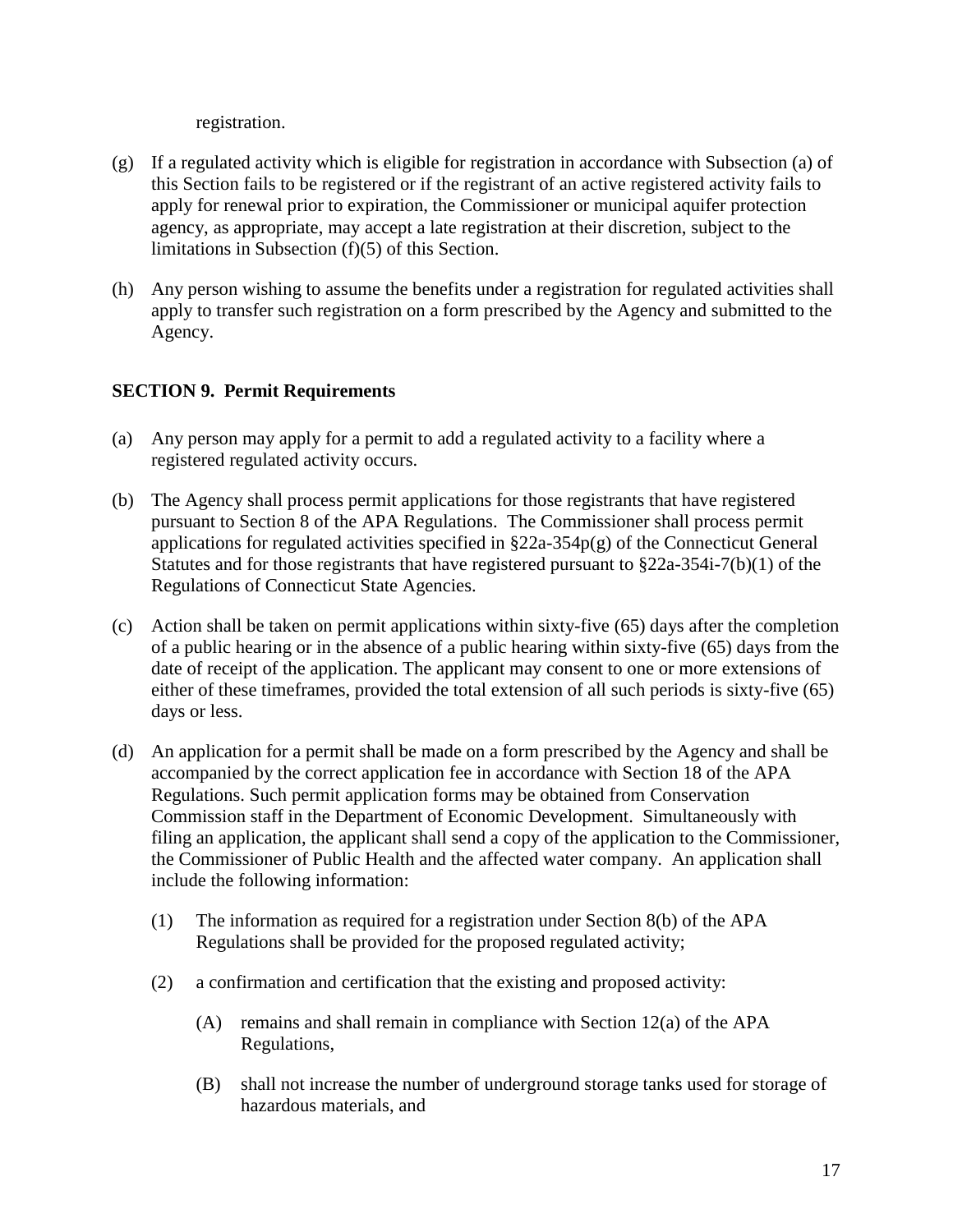- (C) remains and shall remain in compliance with all local, state, and federal environmental laws;
- (3) a materials management plan in accordance with Section 12(a) of the APA Regulations;
- (4) a storm water management plan in accordance with Section 12(b) of the APA Regulations;
- (5) the following environmental compliance information with respect to environmental violations which occurred at the facility where the regulated activities are conducted, within the five years immediately preceding the date of the application:
	- (A) any criminal conviction involving a violation of any environmental protection law,
	- (B) any civil penalty imposed in any state or federal judicial proceeding, or any penalty exceeding five thousand dollars imposed in any administrative proceeding, and
	- (C) any judicial or administrative orders issued regarding any such violation together with the dates, case or docket numbers, or other information which identifies the proceeding. For any such proceeding initiated by the state or federal government, the Agency may require submission of a copy of any official document associated with the proceeding, the final judgment or order;
- (6) any additional information deemed necessary by the Agency regarding potential threats to the ground water and proposed safeguards; and
- (7) the following certification signed by the applicant and the individual responsible for preparing the application, after satisfying the statements set forth in the certification:

"I have personally examined and am familiar with the information submitted in this document and all attachments, and I certify, based on reasonable investigation, including my inquiry of those individuals responsible for obtaining the information, the submitted information is true, accurate and complete to the best of my knowledge and belief. I understand that any false statement made in the submitted information is punishable as a criminal offense under §53a-157b of the Connecticut General Statutes and any other applicable law."

- (e) The Commissioner, any affected water company or the Commissioner of Public Health may, not later than thirty (30) days after receiving a copy of an application for a permit under this Section, submit to the Agency written comments on such application. The Agency shall give due consideration to any such comments, and shall provide a copy of the decision to the Commissioner, the affected water company and the Commissioner of Public Health.
- (f) To carry out the purposes of the Act, the Agency may grant an application as filed, grant it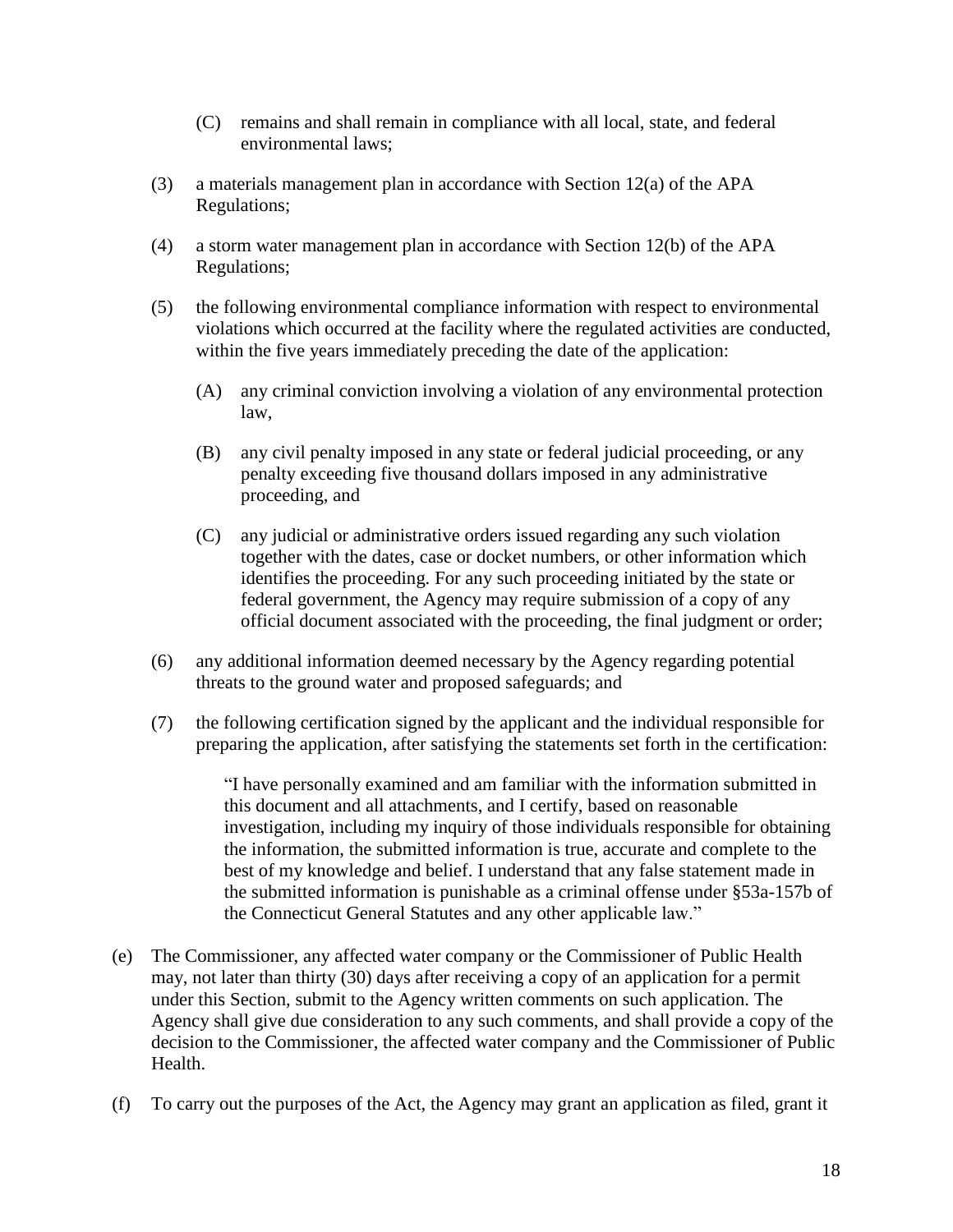upon such terms, conditions, limitations or modifications necessary, or deny it. The Agency shall state upon the record the reason for its decision.

- (g) The Agency may hold a public hearing on an application for a permit in accordance with Section 10 of the APA regulations.
- (h) The Agency shall not issue a permit unless a complete application has been received and the applicant demonstrates to the Agency's satisfaction that all requirements of this Section of the APA regulations have been satisfied and all of the following standards and criteria have been met:
	- (1) the proposed regulated activity shall take place at a facility where a registered regulated activity occurs;
	- (2) the proposed regulated activity shall not increase the number, or storage capacity of underground storage tanks used for hazardous materials except for the replacement of an existing underground storage tank in accordance with Section 12(a)(3) of the APA Regulations;
	- (3) the materials management plan and storm water management plan have been satisfactorily prepared in accordance with Sections 12(a) and 12(b) of the APA Regulations;
	- (4) the applicant has submitted a confirmation and certification that all regulated activities remain and shall remain in compliance with all local, state and federal environmental laws in accordance with Subsection (d)(2) of this Section;
	- (5) the applicant's compliance record does not indicate (A) that any noncompliance resulted from indifference to or disregard for the legal requirements, (B) an unwillingness or inability to devote the resources necessary to comply and remain in compliance, or (C) that instances of noncompliance have led to serious environmental harm, harm to human health or safety, or a substantial risk of such harm;
	- (6) the proposed regulated activity shall be conducted in accordance with Section 12 of the APA Regulations;
	- (7) the existing regulated activity is being conducted in accordance with Section 12 of the APA Regulations; and
	- (8) the certification required under Subsection  $(d)(7)$  of this Section has been signed by the applicant and the individual responsible for preparing the application.
- (i) The Agency may impose reasonable conditions or limitations on any permit issued under this Section to assure protection of the ground water, including, but not limited to the following:
	- (1) best management practices in addition to those set forth in Section 12 of the APA Regulations; and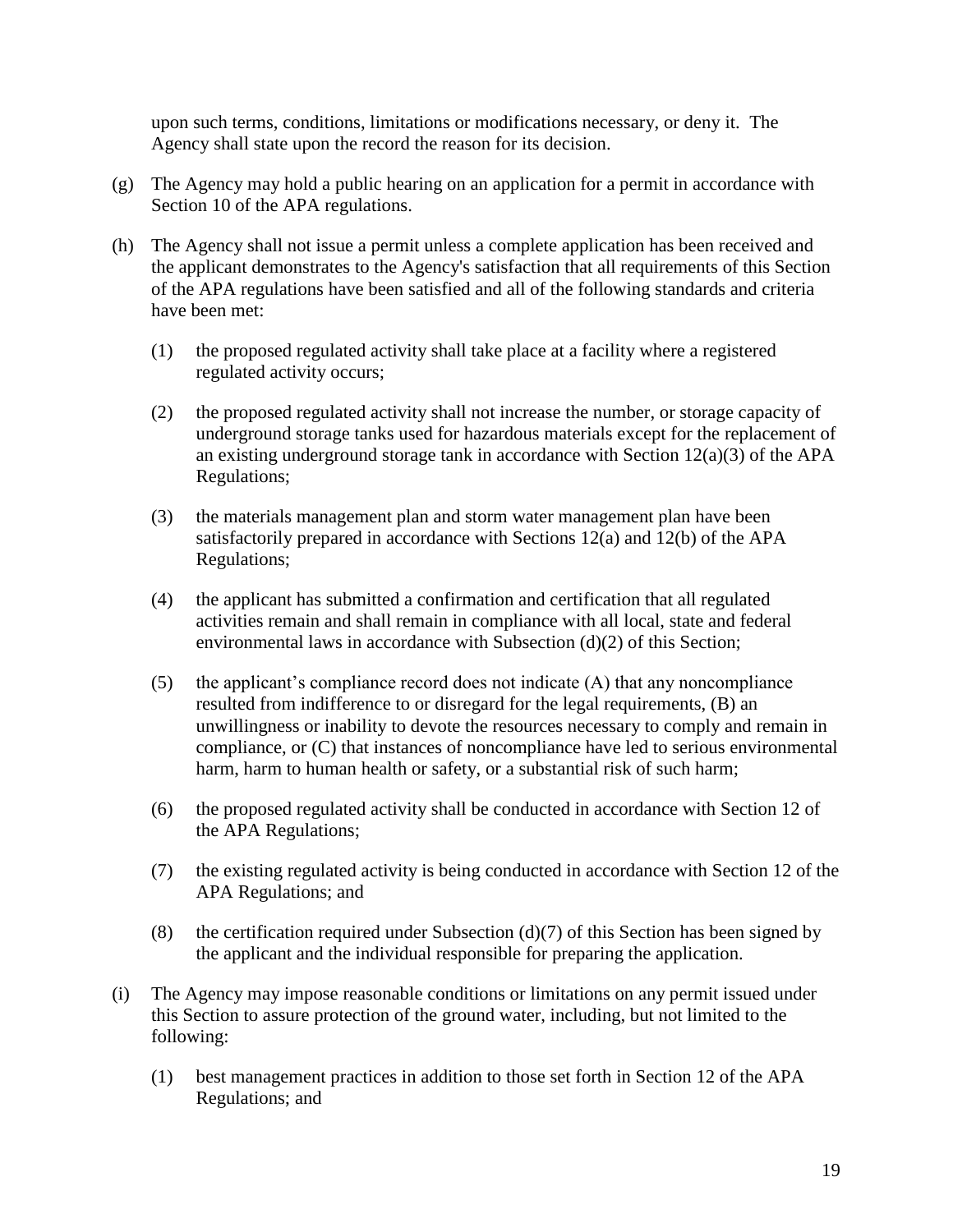- (2) ground water monitoring.
- (j) The following general provisions shall be included in the issuance of all permits:
	- (1) the Agency has relied in whole or in part on information provided by the applicant and if such information subsequently proves to be false, deceptive, incomplete or inaccurate, the permit may be modified, suspended or revoked;
	- (2) all permits issued by the Agency are subject to and do not derogate any present or future rights or powers of the Commissioner, Agency, or municipality, and convey no rights in real estate or material nor any exclusive privileges, and are further subject to any and all public and private rights and to any federal, state, and municipal laws or regulations pertinent to the subject land or activity;
	- (3) the permit shall expire ten (10) years from the date of issuance of such permit by the Agency; and
	- (4) a person shall apply to the Agency to renew the permit on a form prescribed by the Agency prior to expiration of such permit. Such renewal shall be granted upon request by the Agency unless a substantial change in the permitted activity is proposed, or enforcement action with regard to the regulated activity has been taken, in which case, a new permit application shall be submitted and reviewed in accordance with the provisions of this Section.
- (k) The Agency shall notify the applicant or permittee within fifteen (15) days of the date of the decision by certified mail, return receipt requested, and the Agency shall cause notice of its order in issuance or denial of a permit to be published in a newspaper having a general circulation in the municipality in which the aquifer protection area is located.
- (l) A permittee may request a modification of a permit from the Agency. Such request shall be on a form prescribed by the Agency, and shall include the facts and reasons supporting the request. The Agency may require the permittee to submit a new application for a permit or renewal in lieu of a modification request.
- (m) A person wishing to assume the benefits under a permit for regulated activities shall apply to transfer such permit on a form prescribed by the Agency and submitted to the Agency.

## **SECTION 10. Public Hearings Regarding Permit Applications**

- (a) If the Agency decides to hold a public hearing regarding an application for a permit to conduct a regulated activity within an aquifer protection area, such hearing shall commence no later than sixty-five (65) days after the receipt of such application.
- (b) Notice of the hearing shall be published at least twice at intervals of not less than two (2) days, the first not more than fifteen (15) days and not fewer than ten (10) days, and the last not less than two (2) days before the date set for the hearing in a newspaper having a general circulation in each city/town where the affected aquifer, or any part thereof, is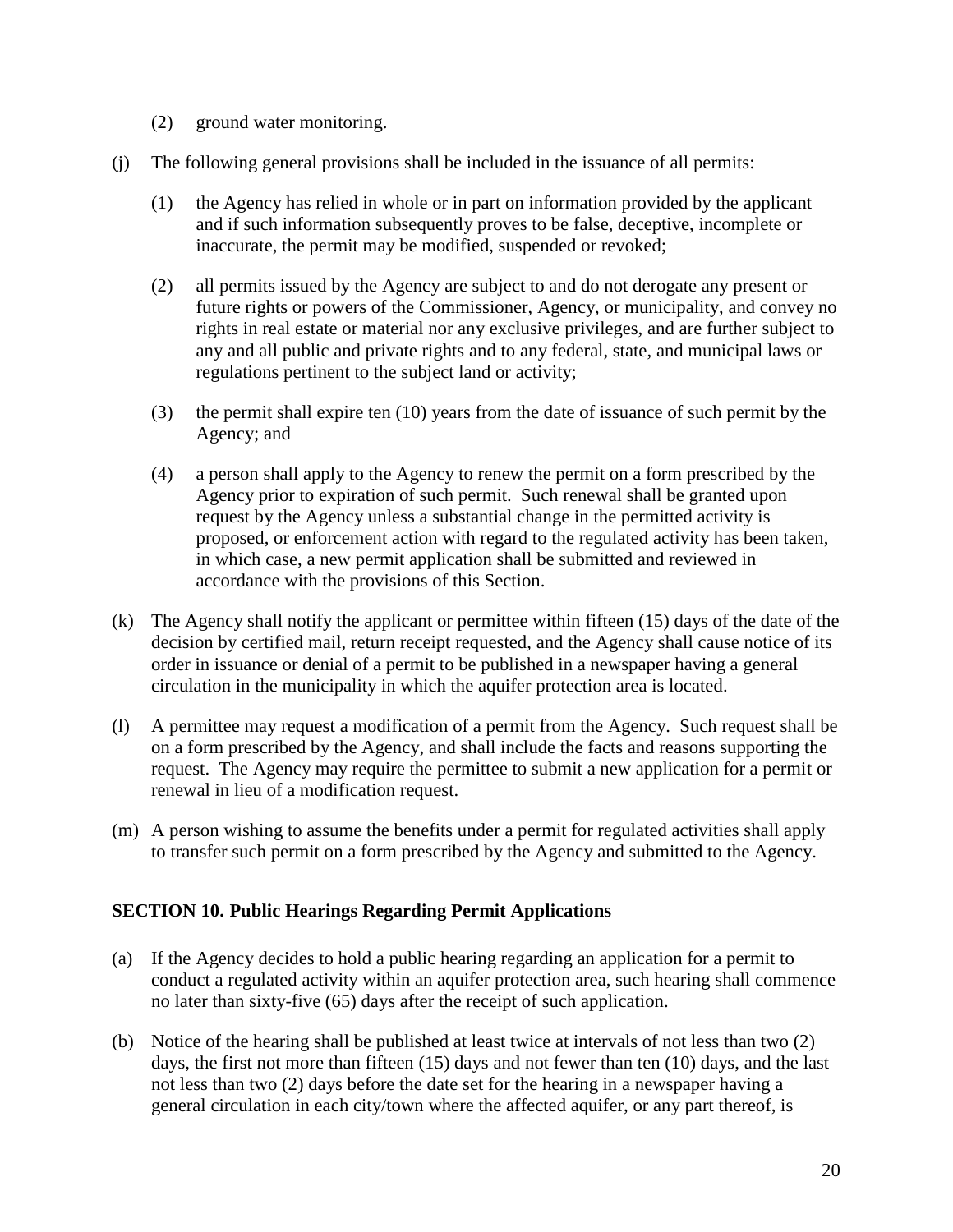located.

- (c) The Agency shall send to any affected water company, at least ten (10) days before the hearing, a copy of the notice by certified mail, return receipt requested. Any affected water company may, through a representative, appear and be heard at any such hearing.
- (d) All applications, maps and documents relating thereto shall be open for public inspection.
- (e) At such hearing any person or persons may appear and be heard.
- (f) The hearing shall be completed within thirty-five (35) days of its commencement.
- (g) The applicant may consent to an extension of the time frames in Subsections (a) or (f) of this Section, provided the total extension of all such periods, including any extensions provided in Section 9(c), totals sixty-five (65) days or less.
- (h) In reaching its decision on any application after a public hearing, the Agency shall base its decision on the record of that hearing. Documentary evidence or other material not in the hearing record shall not be considered by the Agency in its decision.
- (i) The applicant or permittee shall be notified of the Agency's decision in accordance with Section 9(k) of the APA Regulations.

## **SECTION 11. Bond and Insurance Relevant to Permit Applicants**

- (a) An applicant may be required to file a bond as a condition of the permit.
- (b) Any bond or surety shall be conditioned on compliance with all provisions of these regulations and the terms, conditions and limitations established in the permit.

#### **SECTION 12. Best Management Practices**

- (a) Every regulated activity shall be conducted in accordance with the following:
	- (1) hazardous materials may be stored above ground within an aquifer protection area only in accordance with the following conditions:
		- (A) hazardous material shall be stored in a building or under a roof that minimizes storm water entry to the hazardous material storage area, except that a roof is not required for a bulk storage facility as defined in Section 2 of the APA Regulations,
		- (B) floors within a building or under a roof where hazardous material may be stored shall be constructed or treated to protect the surface of the floor from deterioration due to spillage of any such material,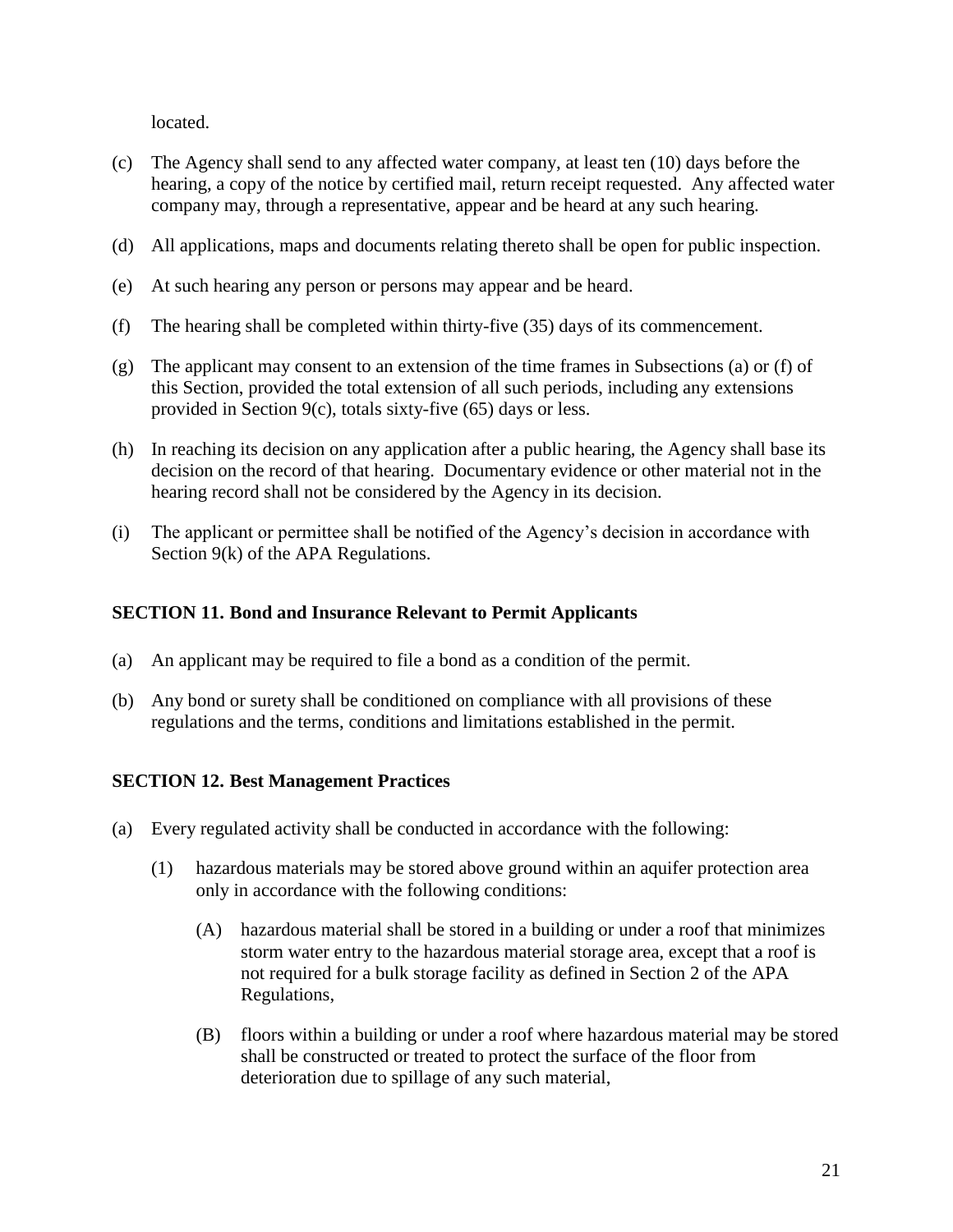- (C) a structure which may be used for storage or transfer of hazardous material shall be protected from storm water run-on, and ground water intrusion,
- (D) hazardous material shall be stored within an impermeable containment area which is capable of containing at least the volume of the largest container of such hazardous material present in such area, or 10% of the total volume of all such containers in such area, whichever is larger, without overflow of released hazardous material from the containment area,
- (E) hazardous material shall not be stored with other hazardous materials that are incompatible and may create a hazard of fire, explosion or generation of toxic substances,
- (F) hazardous material shall be stored only in a container that has been certified to meet state or federal specifications for containers suitable for the transport or storage of such material,
- (G) hazardous material shall be stored only in an area that is secured against unauthorized entry by the public, and
- (H) the requirements of this subdivision are intended to supplement, and not to supersede, any other applicable requirements of federal, state, or local law, including applicable requirements of the Resource Conservation and Recovery Act of 1976;
- (2) no person shall increase the number of underground storage tanks used to store hazardous materials;
- (3) an underground storage tank used to store hazardous materials shall not be replaced with a larger tank unless (A) there is no more than a 25% increase in volume of the larger replacement tank, and (B) the larger replacement tank is a double-walled tank with co-axial piping, both meeting new installation component standards pursuant to §22a-449(d)-1(e) and §22a-449(d)-102 of the Regulations of Connecticut State Agencies, and with interstitial monitoring;
- (4) no person shall use, maintain or install floor drains, dry wells or other infiltration devices or appurtenances which allow the release of waste waters to the ground, unless such release is permitted by the Commissioner in accordance with §22a-430 or §22a-430b of the Connecticut General Statutes; and
- (5) a materials management plan shall be developed and implemented in accordance with the following:
	- (A) a materials management plan shall contain, at a minimum, the following information with respect to the subject regulated activity:
		- (i) a pollution prevention assessment consisting of a detailed evaluation of alternatives to the use of hazardous materials or processes and practices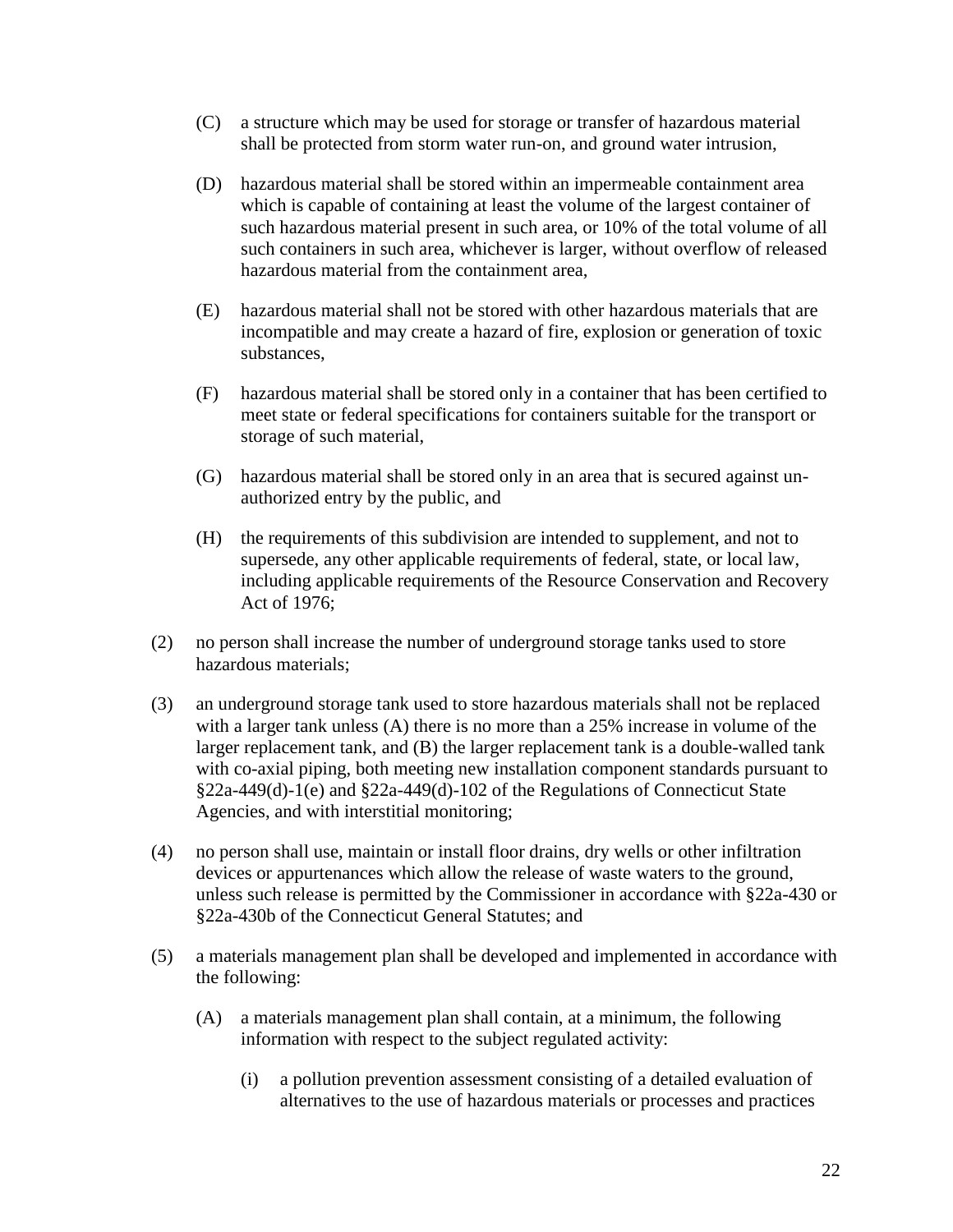that would reduce or eliminate the use of hazardous materials, and implementation of such alternatives where possible and feasible,

- (ii) a description of any operations or practices which may pose a threat of pollution to the aquifer, which shall include the following:
	- (aa) a process flow diagram identifying where hazardous materials are stored, disposed and used, and where hazardous wastes are generated and subsequently stored and disposed,
	- (bb) an inventory of all hazardous materials which are likely to be or will be manufactured, produced, stored, utilized or otherwise handled, and
	- (cc) a description of waste, including waste waters generated, and a description of how such wastes are handled, stored and disposed,
- (iii) the name, street address, mailing address, title and telephone number of the individual(s) responsible for implementing the materials management plan and the individual(s) who should be contacted in an emergency,
- (iv) a record-keeping system to account for the types, quantities, and disposition of hazardous materials which are manufactured, produced, utilized, stored, or otherwise handled or which are discharged or emitted; such record-keeping system shall be maintained at the subject facility and shall be made available thereat for inspection during normal business hours by the Commissioner and the municipal aquifer protection agency, and
- (v) an emergency response plan for responding to a release of hazardous materials. Such plan shall describe how each such release could result in pollution to the underlying aquifer and shall set forth the methods used or to be used to prevent and abate any such release;
- (B) when a materials management plan is required under either Section 8(c) or 9(d) of the APA Regulations, such materials management plan shall be completed and certified by a professional engineer or a certified hazardous materials manager, or, if the facility where the regulated activity is conducted has received and maintained an ISO 14001 environmental management system certification, then the registrant may complete and certify the materials management plan; and
- (C) the materials management plan shall be maintained at the subject facility and shall be made available thereat for inspection during normal business hours by the Commissioner and the municipal aquifer protection agency.
- (b) The development and implementation of a storm water management plan required for regulated activities in accordance with Sections 8(c) and 9(d) of the APA Regulations, shall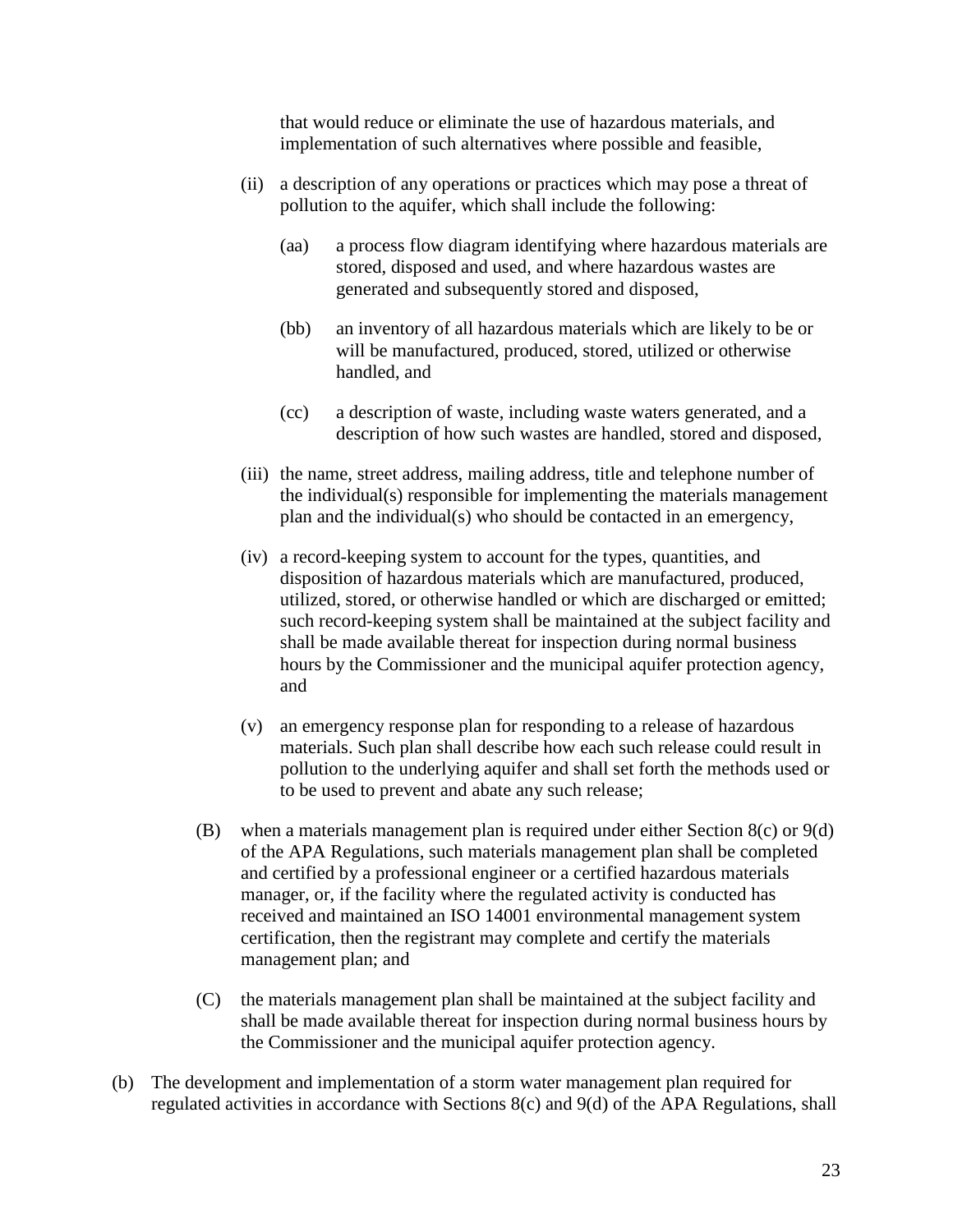be as follows: A storm water management plan shall assure that storm water run-off generated by the subject regulated activity is (i) managed in a manner so as to prevent pollution of ground water, and (ii) shall comply with all of the requirements for the General Permit of the Discharge of Storm Water associated with a Commercial Activity issued pursuant to §22a-430b of the Connecticut General Statutes.

## **SECTION 13. Other State, Federal and Local Laws**

- (a) Nothing in these regulations shall obviate the requirement for the applicant to obtain any other assents, permits or licenses required by law or regulation by the City of New Britain, State of Connecticut and the Government of the United States including any approval required by the Connecticut Department of Environmental Protection and the U.S. Army Corps of Engineers and the United States Environmental Protection Agency. Obtaining such assents, permits or licenses are the sole responsibility of the applicant.
- (b) No person shall conduct any regulated activity within an aquifer protection area which requires zoning or subdivision approval without first having obtained a valid certificate of zoning or subdivision approval, special permit, special exception or variance, or other documentation establishing that the proposal complies with the City of New Britain zoning or subdivision regulations.

## **SECTION 14. Enforcement**

- (a) The Agency may appoint a duly authorized agent to act in its behalf with the authority to issue notices of violation or cease and desist orders.
- (b) If the Agency or its duly authorized agent finds that any person is conducting or maintaining any activity, facility or condition which violates any provision of these regulations, the Agency or its duly authorized agent may:
	- (1) Issue a notice of violation.
		- (A) The notice of violation shall state the nature of the violation, the jurisdiction of the Agency, and the necessary action required to correct the violation including without limitation halting the activity in the aquifer protection area.
		- (B) The Agency may request that the person appear at the next regularly scheduled meeting of the Agency to discuss the unauthorized activity, and/or provide a written reply to the notice or file an application for the necessary permit or registration. Failure to carry out the action(s) directed in a notice of violation may result in issuance of an order under Subsection (2) of this Section or other enforcement proceedings as provided by law.
	- (2) Issue a written order.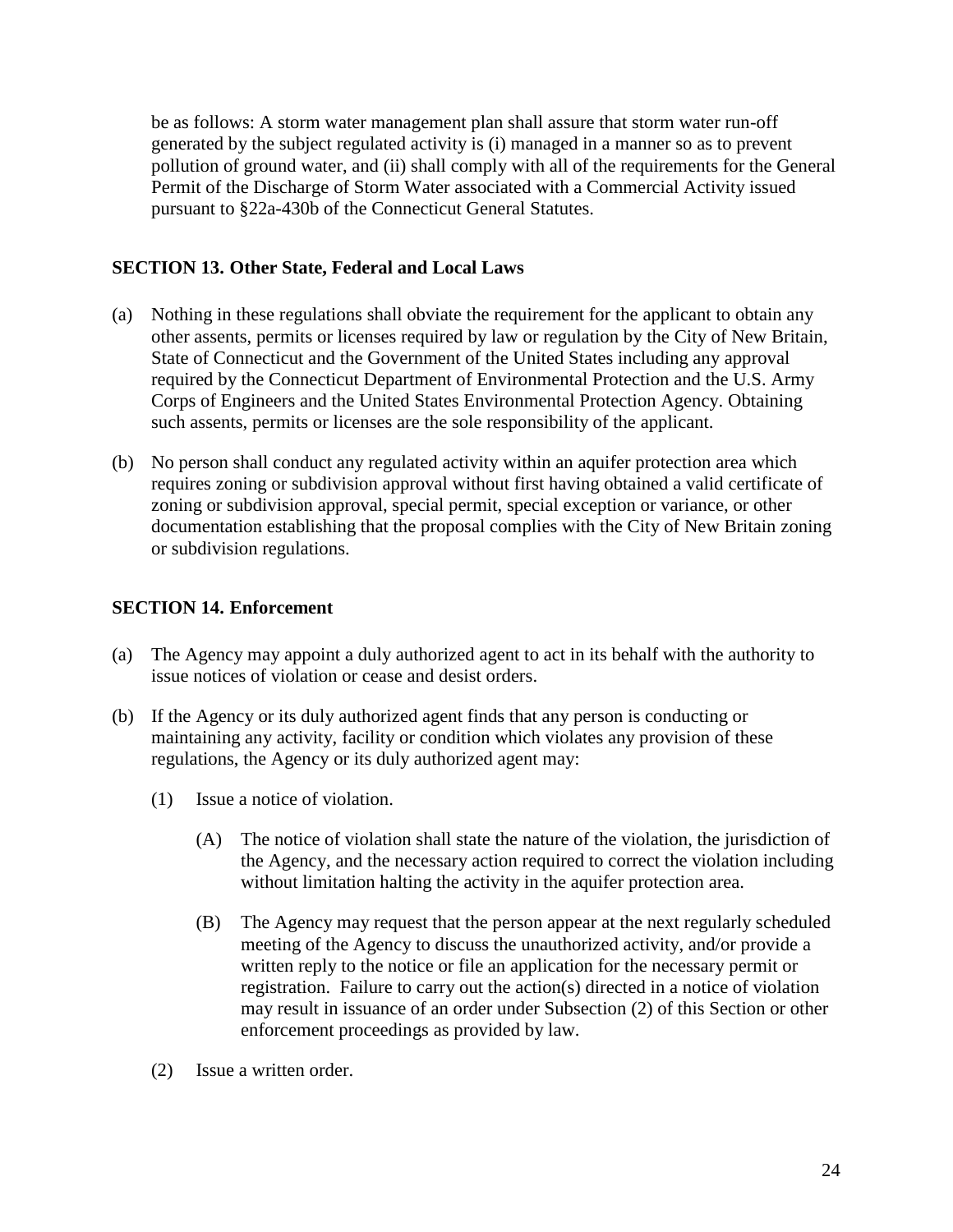- (A) Such order shall be issued by certified mail, return receipt requested to such person conducting such activity or maintaining such facility or condition to cease such activity immediately or to correct such facility or condition. The Agency shall send a copy of such order to any affected water company by certified mail, return receipt requested.
- (B) Within ten (10) days of the issuance of such order the Agency shall hold a hearing to provide the person an opportunity to be heard and show cause why the order should not remain in effect. Any affected water company may testify at the hearing. The Agency shall consider the facts presented at the hearing and, within ten (10) days of the completion of the hearing, notify the person by certified mail, return receipt requested, that the original order remains in effect, that a revised order is in effect, or that the order has been withdrawn.
- (3) Suspend or revoke registration or permit.
	- (A) The Agency may suspend or revoke a registration or a permit if it finds, after a hearing, that the registrant or permittee has not complied with the terms, conditions or limitations set forth in the registration or the permit. Prior to revoking or suspending any registration or permit, the Agency shall issue notice to the registrant or the permittee, personally or by certified mail, return receipt requested, setting forth the facts or conduct that warrants the intended action.
	- (B) The Agency shall hold a hearing to provide the registrant or permittee an opportunity to show that it is in compliance with its registration or permit. The Agency shall notify the registrant or permittee of its decision by certified mail within fifteen (15) days of the date of its decision. The Agency shall publish notice of a suspension or revocation in a newspaper having general circulation in the City of New Britain.
- (c) An order issued pursuant to Subsection (b)(2) of this Section shall be effective upon issuance, shall remain in effect until the Agency affirms, revises, or withdraws the order, and shall not delay or bar an action pursuant to Subsection (b)(3) of this Section.
- (d) A court may assess criminal and or civil penalties to any person who commits, takes part in, or assists in any violation of any provision of the APA regulations in accordance with §22a-354s(b) and §22a-354s(c) of the Connecticut General Statutes.

## **SECTION 15. Amendments**

- (a) These regulations may be amended, changed or repealed in accordance with §22a-354p(b) of the Connecticut General Statutes.
- (b) If a complete application is filed with the Agency which is in conformance with the APA regulations as of the date of its filing, the permit issued shall not be required to comply with any changes in regulations taking effect on or after the filing date. The provisions of this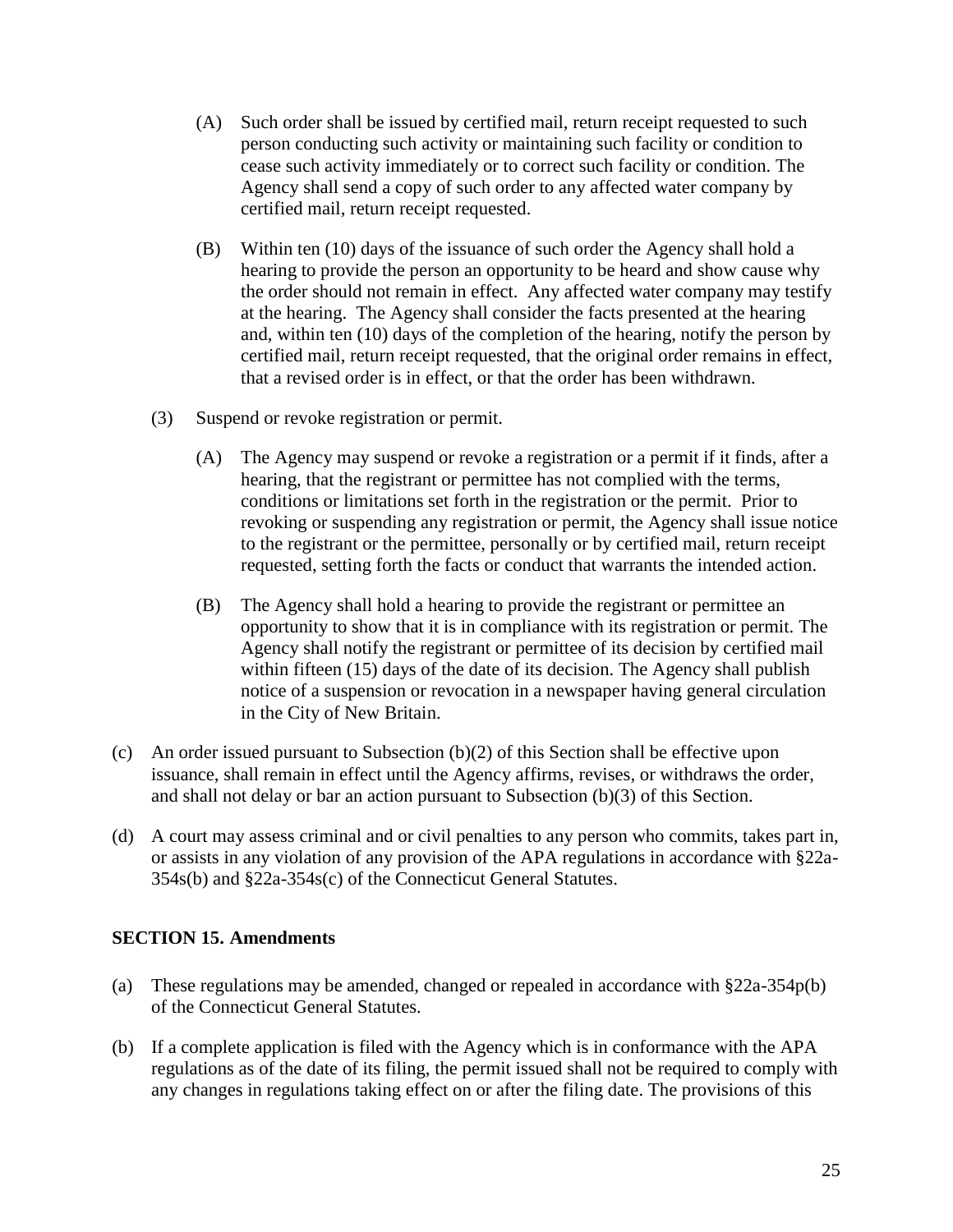Section shall not apply to the establishment, amendment, or change of the boundaries of the aquifer protection area or to any changes in the APA Regulations necessary to make the regulations consistent with Chapter 446i of the Connecticut General Statutes as of the date of the Agency's decision.

### **SECTION 16. Appeals**

(a) Appeal of the Agency's regulation, order, decision or action shall be made in accordance with §22a-354q of the Connecticut General Statutes.

### **SECTION 17. Conflict and Severance**

- (a) If there is a conflict between the provisions of the APA Regulations, the provision that imposes the most stringent standards shall govern. The invalidity of any word, clause, sentence, section, part, subsection, subdivision or provision of these regulations shall not affect the validity of any other part that can be given effect without such valid part or parts.
- (b) If there is a conflict between the provisions of the APA Regulations and the Act, the provisions of the Act shall govern.

#### **SECTION 18. Registration and Permit Application Fees**

- (a) All fees required by these regulations shall be submitted to the Agency by certified check or money order payable to the City of New Britain at the time the registration or permit application is filed with the Agency.
- (b) No registration or permit application shall be granted or approved by the Agency unless the correct registration/application fee is paid in full or unless a waiver has been granted by the Agency pursuant to Subsection (f) of this Section.
- (c) The registration or permit application fee is nonrefundable.
- (d) Registration or permit application fees shall be as set forth in Section 19-130 of the City of New Britain Code of Ordinances, Land Use Application Fees.
- (e) Boards, commissions, councils and departments of the City of New Britain are exempt from all fee requirements.
- (f) The registrant or applicant may petition the Agency to waive, reduce or allow delayed payment of the fee. Such petitions shall be in writing and shall state fully the facts and circumstances the Agency should consider in its determination under this Section. The Agency may waive all or part of the application fee if the Agency determines that:
	- (1) the activity applied for would clearly result in a substantial public benefit to the environment or to the public health and safety and the registrant or applicant would